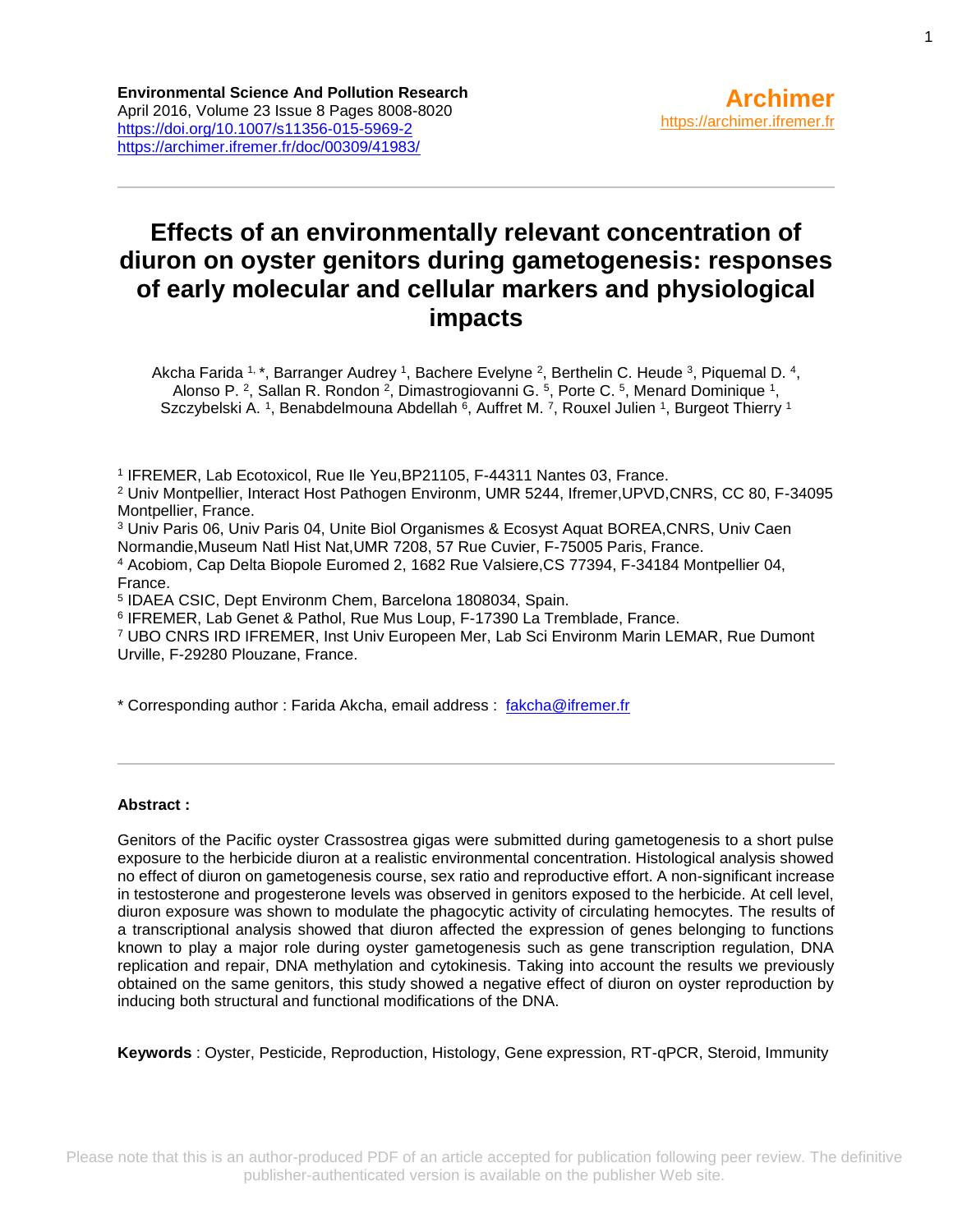#### **INTRODUCTION**

Marine organisms living in coastal ecosystems are exposed to a variety of chemical compounds from anthropogenic origins related to agricultural or industrial activities that may impact and weaken the populations. Since the last decades, mass mortalities are regularly observed worldwide among marine invertebrates (Harvell et al. 1999), including the Pacific oyster *Crassostrea gigas*, a mollusk species living in intertidal zones and subjected to aquaculture production. Oyster farming industries are suffering from recurrent oyster mortality outbreaks with heavy socio-economical consequences on their activity. Oyster mortality is thought to be explained by complex interactions between oysters (its genetics and physiological status), microorganisms including potential pathogens, and the environmental parameters such as temperature (Samain et al. 2007; Schmitt et al. 2012; Petton et al. 2013). In Europe, pluridisciplinary research projects were conducted on this issue on both Marennes Oleron Basin in France (MOREST project) and Erbro River Basin in Spain (SCARCE and CEMAGUA projects) (Samain et al. 2007). Among findings, oysters were shown to be particularly vulnerable to physiological and environmental stressors during gametogenesis, when energy is particularly allocated to reproduction. Besides, water quality appears to be a critical point. The presence of chemical pollutants such as pesticides is particularly investigated for the risk it may represent for oyster health. Among pesticides, herbicides are frequently detected in oyster production basin, reaching coastal waters from exoreic catchment area with agricultural activities (Munaron 2004; Soletchnik et al. 2005; Buisson et al. 2008; Burgeot et al. 2008; Caquet et al. 2013). There is therefore a need for a more efficient assessment of the environmental risks associated with the presence of pesticides, which represent 20 out of the 45 dangerous substances identified by the European Water Framework Directive (2013/39/UE). Among substances, diuron (3-[3,4-dichlorophenyl]-1,1-dimethylurea) is a substituted urea compound registered as a pre- and post-emergent herbicide selective for broadleaf weeds and some annual grasses. Despite restriction of its use in France since 2008 (JO no. 204 September 4, 2007), diuron is still detected at high concentrations in coastal waters (Munaron et al. 2012; Buisson et al. 2008; Caquet et al. 2013) due to its fairly persistence in aquatic systems (Thomas et al. 2002). Moreover, diuron has already been reported as having diverse toxic effects on oysters, including genotoxicity in somatic and gamete cells (Bouilly et al. 2007; Akcha et al. 2012; Mai et al. 2013), embryotoxicity (Akcha et al. 2012; Mai et al. 2013) and immunotoxicity (Gagnaire et al. 2006, 2007; Luna-Acosta et al. 2012). As a consequence, diuron is a valuable substance to consider for analyzing the impact of herbicides on marine organisms. Despite an increasing interest on the subject over the last years, there is still a need to determine the toxicity of pesticides under environmentally realistic scenarios of exposure, considering potential transgenerational effects.

In this attempt, a recent study has been undertaken by exposing *C. gigas* oyster genitors to diuron during gametogenesis and investigating the toxic effects in both adults and their offspring. Thus, we have already demonstrated a genotoxic trans-generational effect of diuron by detecting primary DNA damage in both somatic, germinal, and reproductive cells of oyster genitors as well as chromosomal abnormalities in the offspring (DNA aneuploidy) (Barranger et al. 2014, 2015). Moreover, DNA damages were concomitantly observed with a reduced growth and also with developmental abnormalities in larvae from diuron-exposed genitors.

In the present paper, we analyzed the molecular and biochemical effects of diuron on *C. gigas* genitors by measuring the expression of genes relevant to key functions suspected to be affected by pesticide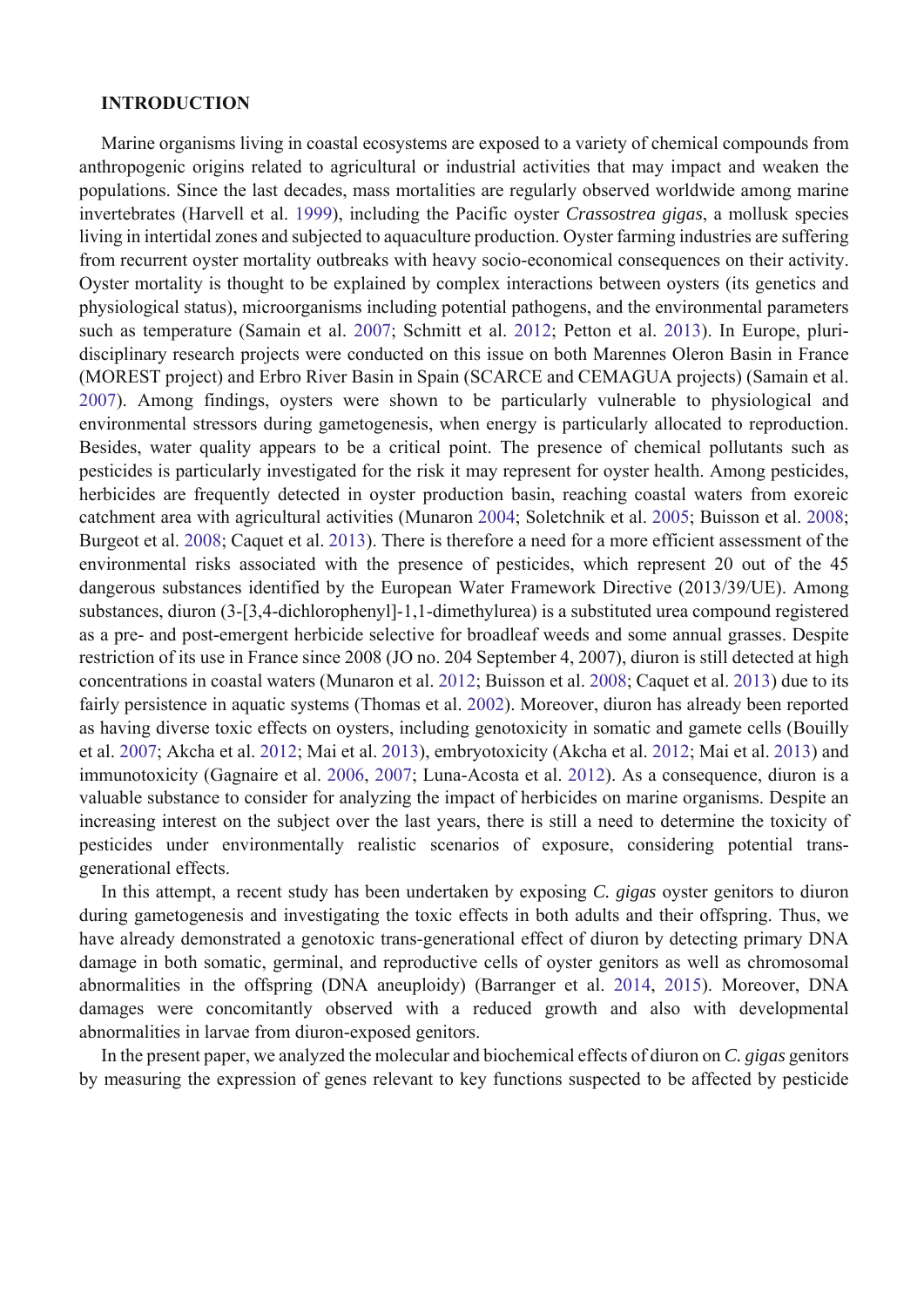exposure, the levels of selected enzymatic activities and the activity of immune cell by flow cytometry. Besides, the impact of diuron exposure was also assessed on oyster reproduction process by both qualitative and quantitative histology and steroid quantification in gonads.

#### **MATERIAL AND METHODS**

#### **Chemical reagents**

Diuron (3-(3,4-dichlorophenyl)-1,1 dimethylurea, CAS number 330-54-1, Pestanal, analytical standard), acetonitrile (anhydrous, 99.8 %), 1-chloro-2,4-dinitrobenzene (CDNB), disodium salt of reduced form of nicotinamide adenine dinucleotide phosphate (NADPH), ultrapure reduced glutathione (GSH), hydrogen peroxide, imidazole, glutamine, and hydroxylamine were purchased from Sigma Aldrich Chemicals (France). Formaldehyde 35 %, glacial acetic acid, and butanol 100 % were purchased from Carlo Erba (France), glycerin 86 % was purchased from Roth (France), ethanol 95 % was purchased from VWR, and paraffin (paraplast®) was purchased from Leica (France). Trizol Reagent and DNAse I were purchased from Invitrogen, M-MuLV Reverse Transcriptase was purchased from BioLabs, and Syber Green Mix was purchased from Roche. Ultrapure deionized water was prepared using a Milli-Q system (Millipore, Molsheim, France). All other reagents were of analytical grade.

#### **Genitor origin and oyster husbandry**

As already mentioned in Barranger et al. (2014), the adult oysters were originated from wild genitors collected in the Marennes-Oléron Bay (France). Before the experiment, they were transferred from the field to the hatchery for a 1-month acclimatization period. Seawater was pumped directly from the Seudre river Estuary, filtered through a sand filter (40 μm), and passed through UV rays before draining the tanks in a continuous flow system (output:  $55 \text{ L h}^{-1}$ ). Oysters were fed daily with a mixture of four marine microalgae, and the water temperature was maintained at  $8 \degree C$  ( $\pm 1 \degree C$ ) throughout the acclimatization period. In order to initiate the gonad maturation process, the temperature was then raised by 2° per day for 1 week, to reach 19.8 °C ( $\pm$ 0.3 °C) at the start of the experiment.

#### **Diuron exposure during gametogenesis**

Once gametogenesis had begun (T0), the oysters were divided into three experimental groups (three 250-L tanks of 240 oysters each per group): a seawater control (SWC), a solvent control (SC, acetonitrile at 0.005 %), and a diuron-exposed (D) group. Two 7-day exposure periods took place at the start and mid-course of gametogenesis. The oysters were maintained in a closed circulation system throughout the exposure period. The seawater was changed every morning, and diuron and acetonitrile were added every day after seawater renewal to reach target concentrations in the tanks. The temperature was kept stable at 20 °C, and oysters were fed the same way as during the acclimatization period. During this experiment, the use of polar organic chemical integrative samplers (POCIS) in control and assay tanks allowed the measurement of both the background level of seawater contamination by pesticides and the reached diuron concentrations. POCIS data demonstrated that oysters were finally exposed to environmentally realistic concentrations of diuron: the concentration reached during the first (Tfp1, 48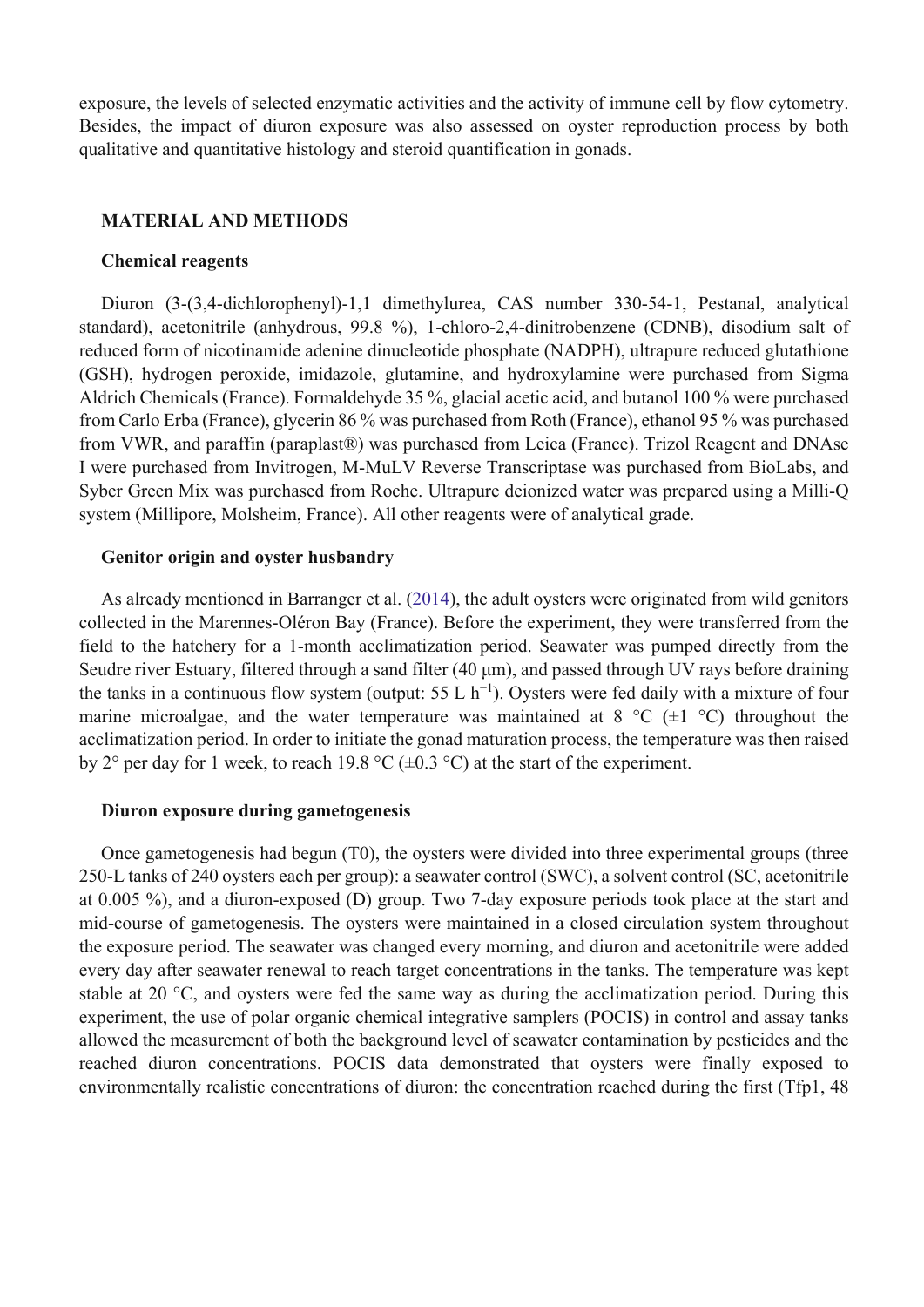h after T0) and second (Tfp2, 5 weeks after T0) herbicide pulse was respectively of 0.2 and 0.3  $\mu$ g L<sup>-1</sup> (Barranger et al. 2014). The background contamination of the water used at the hatchery appeared low considering the few data available on the detection of pesticides in coastal water. In the case of diuron, its background concentration was nearly one order of magnitude lower than the one tested in our study.

At Tfp2, oysters from each group were then grown in normal conditions for an additional period of 3 weeks in order to reach maturity (Tp, 9 weeks after T0).

### **Follow-up of gametogenic cycle and reproductive effort by qualitative and quantitative histology**

In order to determine both the sex ratio and gametogenesis stage, 30 oysters were sampled at the beginning and at the end of the experiment (Tp), in each experimental group, just before the onset of spawning. For each sampled individual, transverse sections were realized and fixed for histology in Davidson fluid (glycerin 10 %, formaldehyde 20 %, ethanol 95° 30 %, sterile sea water 30 %, acetic acid 10 %). The tissue samples were dehydrated in serial dilutions of ethanol, transferred in butanol, and embedded in paraffin wax. For each sample, 4-μm slides were prepared and stained according to the Prenant-Gabe trichrome protocol (Gabe 1968). The determination of sex and gametogenesis stage was based on microscopic observation (Nikon Eclipse 80i coupled to a Nikon DXM1200-C camera). Gonad and storage tissue conditions were graded respectively according to Heude Berthelin et al. (2001) and Berthelin et al. (2000). Briefly, gametogenesis stage 0 corresponds to the sexual resting stage. Stage I is defined as the early developmental stage (gonial mitosis) and stage II corresponds to the germinal lineage development. Stage III is characterized as the ripe gonad. Storage tissue development was graded as follows: growing at stage A, dense and structured at stage B, in regression at stage C, and almost completely depleted at stage D.

The reproductive effort was measured at the end of the experiment (Tp) by using 15 slides of the 30 sampled oysters. Slides were scanned with a Nikon Super Coolscan 8000 ED slide scanner provided with a special medical slide holder (FH-8G1, Nikon). The resolution used was 4000 dots per inch (dpi). Total section and gonad surfaces were measured using Vision assistant software. Gonadal index was calculated as the ratio of gonad area over total section area (Royer et al. 2008).

#### **Titration of total steroid levels in oyster gonad**

Progesterone (P4), testosterone (T), and estradiol (E2) were measured as described in Dimastrogiovanni et al. (2015). Briefly, gonad samples (0.2–0.5 g wet weight) were homogenized in 2 ml ethanol and frozen overnight at −80 °C. Homogenates were then extracted with 2 mL of ethyl acetate  $(x3)$ ; the organic extract was evaporated under nitrogen, resuspended in 1 mL methanol containing 1 % KOH, and incubated at 45 °C for 3 h. After the saponification step, Milli-Q water (4 ml) was added and the sample extracted with dichloromethane  $(3\times3 \text{ mL})$ . The efficiency of the extraction procedure was 65.4 $\pm$ 1.3 % for T, 62.4 $\pm$ 0.8 % for E2, and 52  $\pm$ 3.8 % for P4.

Dry extracts were resuspended in 50 mM potassium phosphate buffer pH 7.6 containing 0.1 % gelatin and assayed for P4, E2, and T concentrations using commercial RIA kits. Standard curves with the steroids dissolved in the same phosphate buffer were performed in every run. The limits of detection were 30 pg/g for T, 10 pg/g for E2, and 40 pg/g for P4. Intra-assay coefficients of variations were 14.8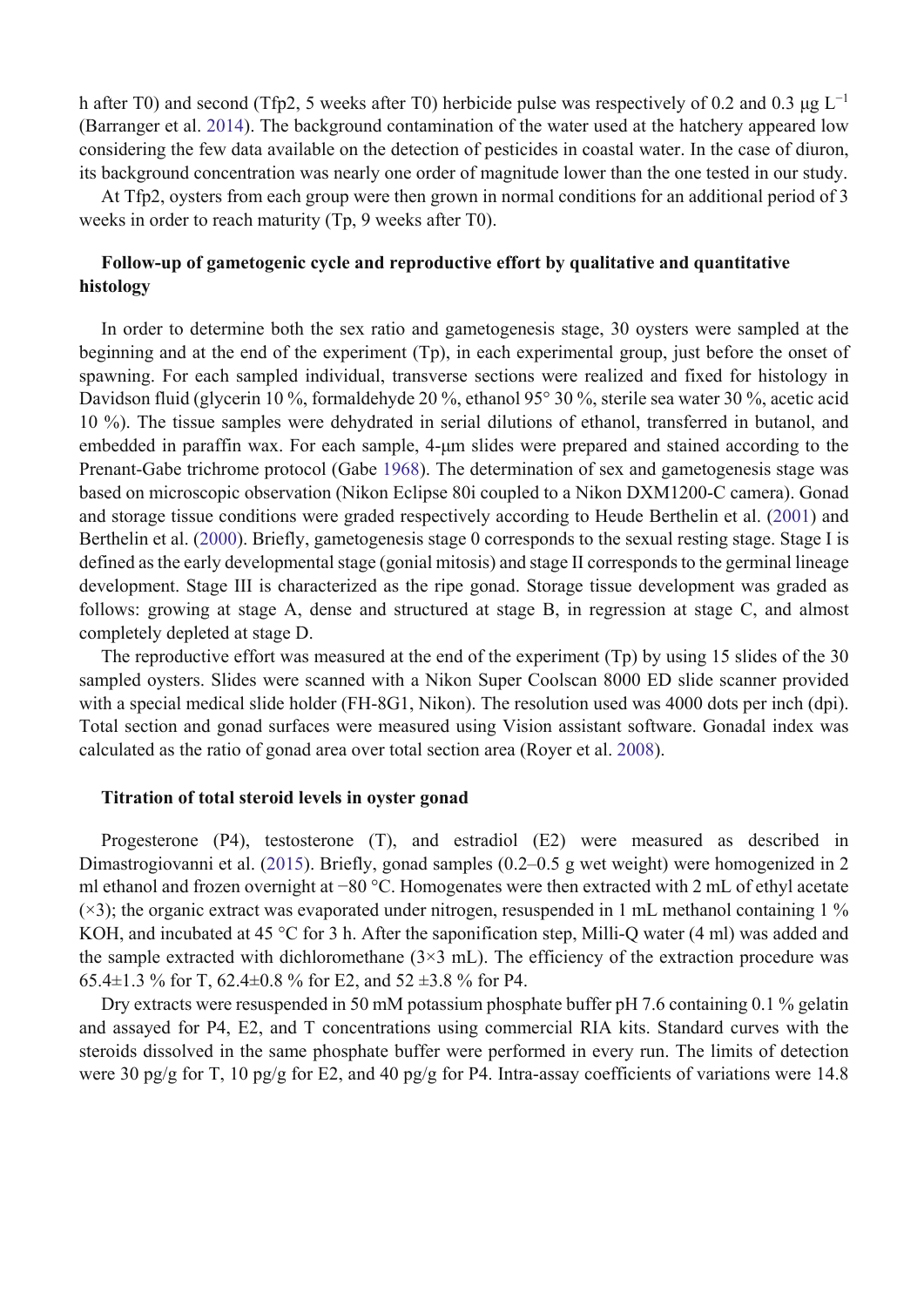% (T), 12.1 % (E2), and 6.5 % (P4). Inter-assay coefficients of variations were 15 % (T), 11.2 % (E2), and 7.2 % (P4).

#### **Expression profiles of target genes**

The expression of 27 genes was analyzed by quantitative RTPCR (qPCR) (Table 1). The basal expression levels of the genes were measured at individual level on whole soft bodies of 15 oysters per group (SWC, SC, D) taken at the end of the second diuron peak. These samples were individually frozen in liquid nitrogen and ground with a Mixer Mill MM 400 (Retsch) under liquid nitrogen conditions. Individual frozen oyster powders were stored at −80 °C until use. Aliquots of 20 mg oyster powders were homogenized in 1 ml of Trizol® reagent (Invitrogen®) for total RNA extraction according to the manufacturer's instruction. RNA samples were treated with DNase I (Invitrogen) to eliminate contaminating genomic DNA and precipitated with 3 M sodium acetate. Total RNA amount and purity were checked by using NanoDrop ND-1000 spectrophotometer (Thermo Scientific, Les Ulis, France) and integrity was analyzed by 1.5 % agarose gel electrophoresis. Fifty nanograms of individual total RNA samples were reversed-transcribed using M-MuLV Reverse Transcriptase according to the manufacturer's protocol (BioLabs®).

qPCR analyses were carried out in duplicate on the LightCycler 480 (Roche) in a final volume of 7.5 μL containing 4.2 μL of reaction Syber Green Mix (Roche), 0.4 μL of each primer (0.6 μM final concentration), and 2.5 μL of individual cDNAs (2 ng of equivalent RNAs). Pipetting steps were performed by the ECHO 525 acoustic liquid handler. Primer sequences used to amplify the 27 selected genes and the three reference genes are shown in Table 1. Cycling qPCR 25 s. At the end of the program, a melting curve of PCR program consisted in a pre-incubation step at 90 °C for product was performed to ensure the production of a single 10 min, followed by 40 cycles of denaturation at 90 °C for specific product. The relative expression was normalized ac10 s, annealing at 57 °C for 20 s, and extension at 72 °C for cording to the ΔΔCt method (Livak and Schmittgen 2001) with the Cq geometric mean value of the eukaryotic translation elongation factor 1-alpha (Cg-ef1α: AB122066), the ribosomal protein L40 (Cg-rpl40: FP004478), and the 40S ribosomal protein S6 (Cg-rps6: CU686508) as endogenous reference genes (Rosa et al. 2012).

#### **Time-course activity of enzymes involved in biotransformation and antioxidant defenses**

To assess the time-course activity of glutathion-S-transferase (EC 2.5.1.18), catalase (EC 1.11.1.6), and glutamine synthetase (EC 6.3.1.2), pieces of oyster digestive gland were individually sampled at T0 (24 individuals) and in each experimental group at the beginning and end of the two herbicide pulses (24 per group, 8 in each triplicate tank at Tfp1 and Tfp2). Samples were frozen and stored in liquid nitrogen up to analysis.

Samples were thawed in ice and homogenized in a phosphate buffer (K2HPO4/KH2PO4 100 mM, pH 7.4, *w/v*=1/3) and a Tris buffer saline (50 mM Tris-HCl pH 7.5, 150 mM NaCl) for CAT and GS, and GST, respectively. Homogenates were centrifuged for 15 min at 9000 g at 4 °C to recover the S9 fractions. The protein concentration of each sample was then measured by a colorimetric Bradford method using Bio-Rad protein assay reagent at 595 nm. The selected activities were then measured in 96-well microplates using a Safire spectrofluorimeter (TECAN).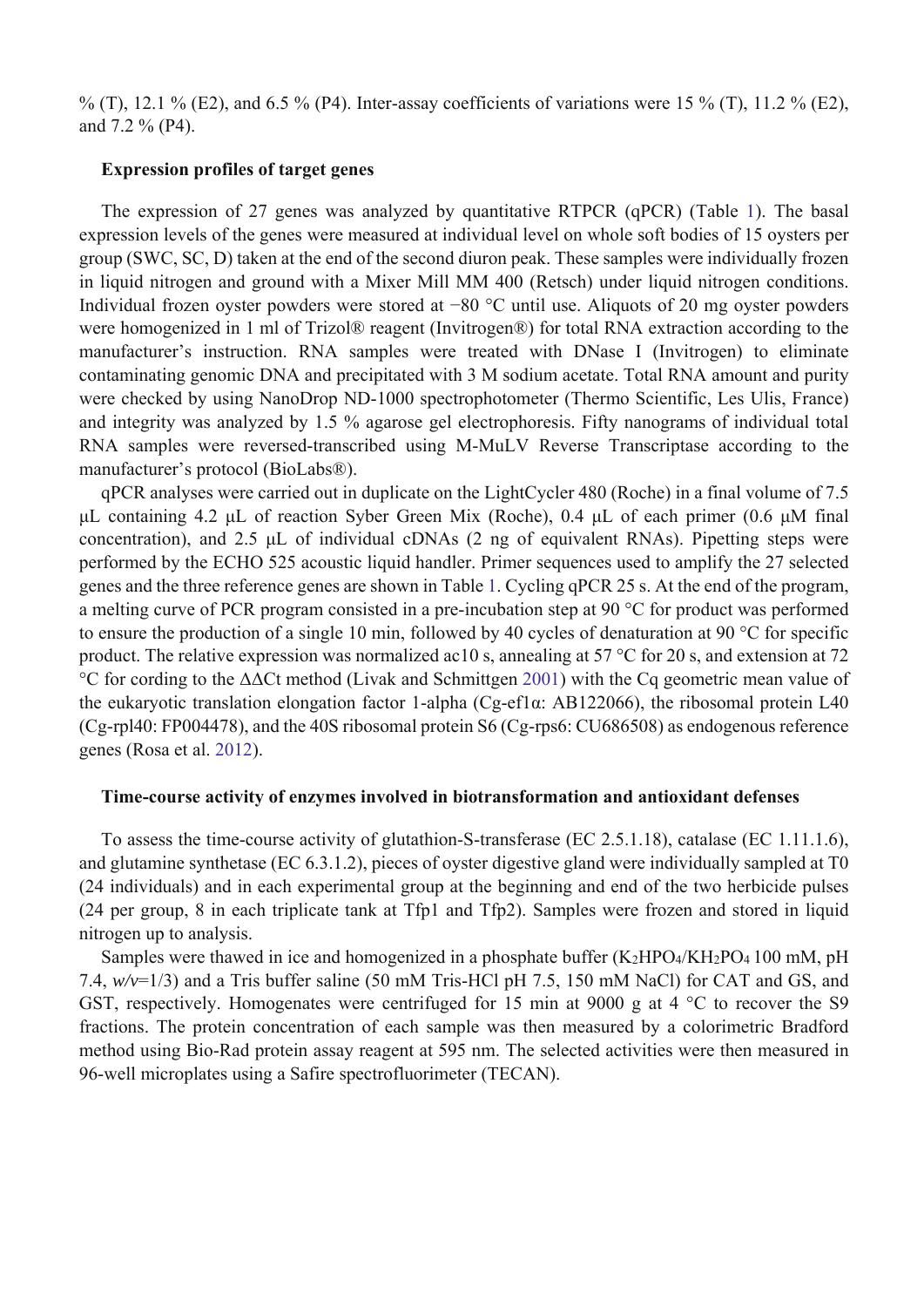CAT activity was measured as described by Greenwald (1985), using the decrease in absorbance at 240 nm, due to  $H_2O_2$  consumption. GST activity was measured using 1chloro-2,4-dinitrobenzene (CDNB) as a substrate and the occurrence of GSH-CDNB complex was followed at 340 nm (Habig et al. 1974). GS activity was assayed by the γglutamyl transferase reaction as described by Webb and Brown (1976) and modified by Saha et al. (2002). The formation of γ-glutamyl hydroxamate was followed at 543 nm.

Specific activity was expressed in nanomole per minute per milligram (nmol min<sup>-1</sup> mg<sup>-1</sup>) protein for CAT and GS and in micromole per minute per milligram (umol min<sup>-1</sup> mg<sup>-1</sup>) for GST.

#### **Phagocytosis assay**

The phagocytic activity of hemolymph cells has been assessed in vitro according to a previously described method (Auffret et al. 2004) applied for the last decade to several bivalve species. Briefly, two 50 μL replicate samples of freshly withdrawn hemolymph (*n*=12 individuals per group at Tfp1 and Tfp2) were incubated in a 96-well microplate with inert, fluorescent particles (Polysciences, Fluoresbrite™ YG 2.0 μM latex microspheres) at an estimated 1:30 ratio for 4 h at a standard temperature of 15 °C. The incubation medium was removed and the cell suspension fixed with a commercial paraformaldehyde solution (BD, CellFix<sup>™</sup>) until analysis by flow cytometry (GUAVA EasyCyte<sup>™)</sup>. Parameters used to characterize the phagocytic activity were obtained through data analysis with the GUAVA ExpressPro™ software. For each individual, a phagocytic index (PI, expressed in % positive cells) was calculated as the number of cells having engulfed three beads or more. The normalized phagocytic capacity of positive cells (NPC, expressed in arbitrary units), corresponding to the estimated number of particles internalized per active cell, was calculated from the same histogram of fluorescence intensity distribution (log units) as the geometric meanofthisselectedevent subpopulation. This parameter was normalized with the fluorescence value obtained for single beads as recommended by Lehmann et al. (2000).

#### **Statistics**

For gene expression, analyses were done with the R software (v3. 1 64bits) and ddCt package (v1.18.0). For non-normal values, Kruskal-Wallis test was used, followed by a MannWhitney pairwise comparison test. Significant differences were considered at *p*<0.05.

Enzymatic biomarker responses were analyzed using Statistica 8.0 (Statsoft, Inc.). Raw data were first tested for normality (Shapiro test) and homogeneity of variances (Levene test). For normal values, one-way or main effects ANOVAwere used followed by Tukey's pairwise comparison test if required. Results of quantitative histology were compared using a Student's test. Values were significantly different for *p*<0.05.

#### **RESULTS**

**Diuron exposure at an environmentally realistic concentration did not affect gametogenesis course, sex ratio, reproductive effort, and total steroid levels**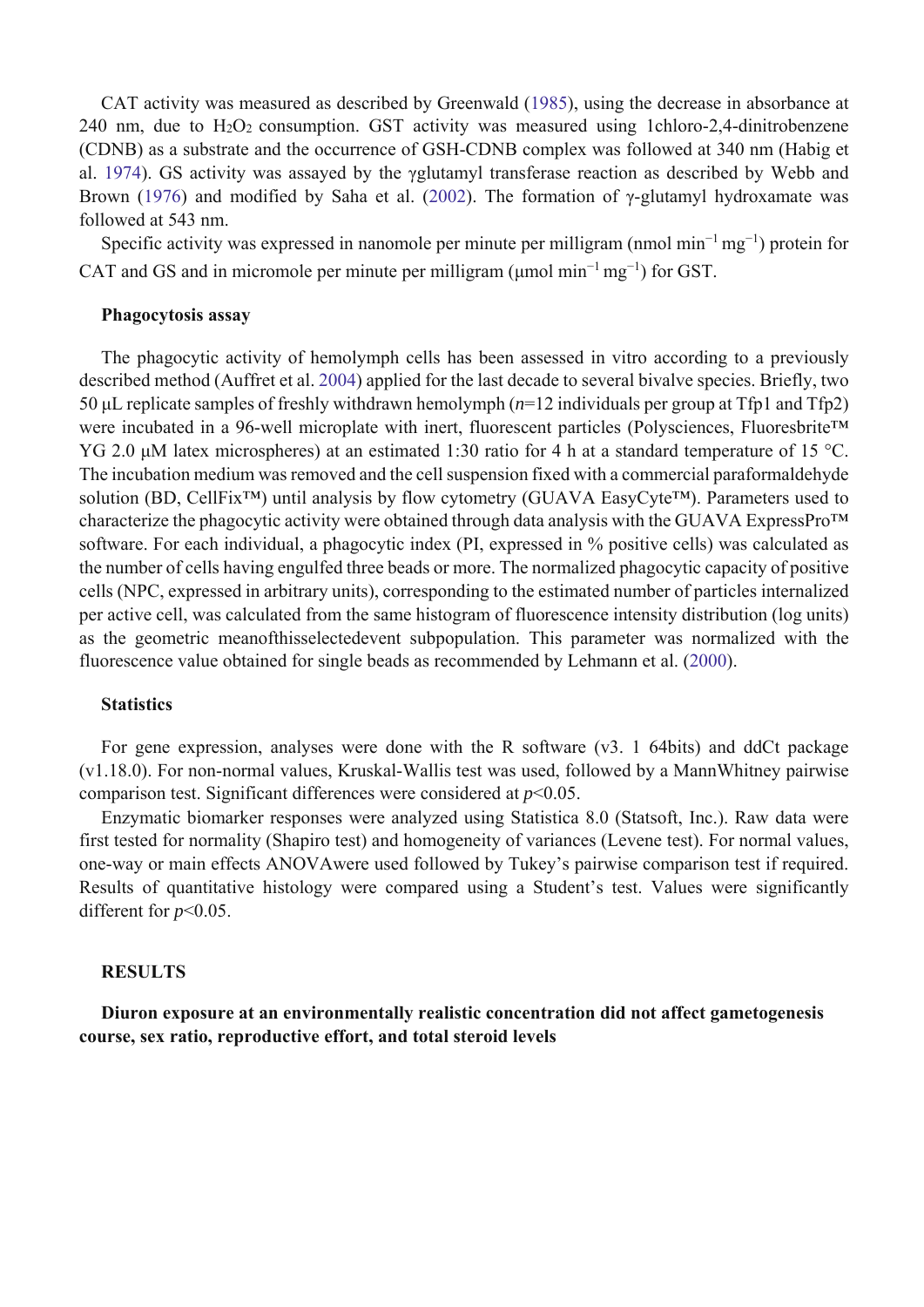Analysis of gonad histology showed that at the beginning of the experiment and so before the first herbicide pulse, most of the oysters already started gametogenesis (stage I or II) (Fig. 1). At the end of the broodstock conditioning, no difference in gametogenesis course was noticed between the control and diuron-exposed oysters. They were all globally mature, reaching stage III of gonad development (Fig. 1). Gametogenesis was synchronous in males and females (Fig. 1). In the control group, a slightly better use of storage tissue for gamete production has been achieved (Fig. 2). From a quantitative point of view, no effect of solvent or diuron was observed on the *sex ratio*, nearly 50/50 whatever the experimental groups. Although a significant decrease in genitor wet weight has been observed during this experiment following diuron exposure (Barranger et al. 2014), no quantitative difference was noticed between the three experimental groups in terms of total slide surface and gonad surface (data not shown). The three experimental groups present the same gonad index at the end of the broodstock conditioning (Fig. 3). A high inter-individual variability in the levels of estradiol, testosterone, and progesterone was observed in gonads, with no clear relationship with sex or gonad development stage (Fig. 4). Concerning the impact of diuron exposure, no effect on steroid levels was observed at Tfp2 in comparison with levels measured in control groups. However, an upward trend was noticed at the time of spawning (Tp) for T and P4 following herbicide exposure, resulting in a 5.5- and 4.5-fold increase in T and P4 levels, respectively. On the other hand, E2 was the only steroid whose level changed over the length of the experiment: a significant decrease in E2 was observed during maturation in both control and assay tanks.

### **Diuron significantly affected the expression of genes involved in apoptosis, gene transcription and repair, replication and methylation of the DNA**

The effect of diuron exposures on the oysters has been analyzed at the transcriptional level. For that, we selected 27 genes according to their broad relevance to function categories that could be affected upon pesticide exposure, namely stress response, xenobiotic biodegradation, antioxidant defenses, and apoptosis (Table 1). Those categories were also DNA methylation, gene transcription regulation, DNA replication, recombination and DNA repair, and cytokinesis that have major functions particularly during gametogenesis (Dheilly et al. 2012).

Among the analyzed genes involved in stress response, xenobiotic degradation or antioxidant activities, no significant differences were seen between the three oyster groups in their expression levels (Fig. 5a–c, respectively). In apoptosis gene category (Fig. 5d), *cytochrome c* expression was increased in oysters exposed to diuron or to the solvent but significantly only in the case of the herbicide exposure  $(p = 0.007)$ . Conversely, oyster exposure to diuron led to a decrease in the expression of caspase 3 that appeared to be significantly downregulated in oysters exposed to the solvent alone  $(p=0.005)$ .

Diuron and solvent exposures affected the expression levels of *DNMT1* and *DNM3A* from DNA methylation function category (Fig. 5e), with significant decrease in *DNMT1* expression in diuron oyster group (p=0.008). In gene transcription regulation category (Fig. 5f), gene expression levels were reduced in diuron oyster group, and at a lesser extent in the solvent group, but only *KDM1* was significantly affected by diuron exposure (p=0.02). In DNA repair and DNA replication category, diuron was shown to significantly increase the expression level of *XRCC4* (p=0.03) whereas those of *CAF1* was significantly decreased  $(p=0.04)$  (Fig. 5g, h). It is noteworthy that in all three oyster groups, great variability in gene expression was observed in *TOP1* expression from zero to more than 400-fold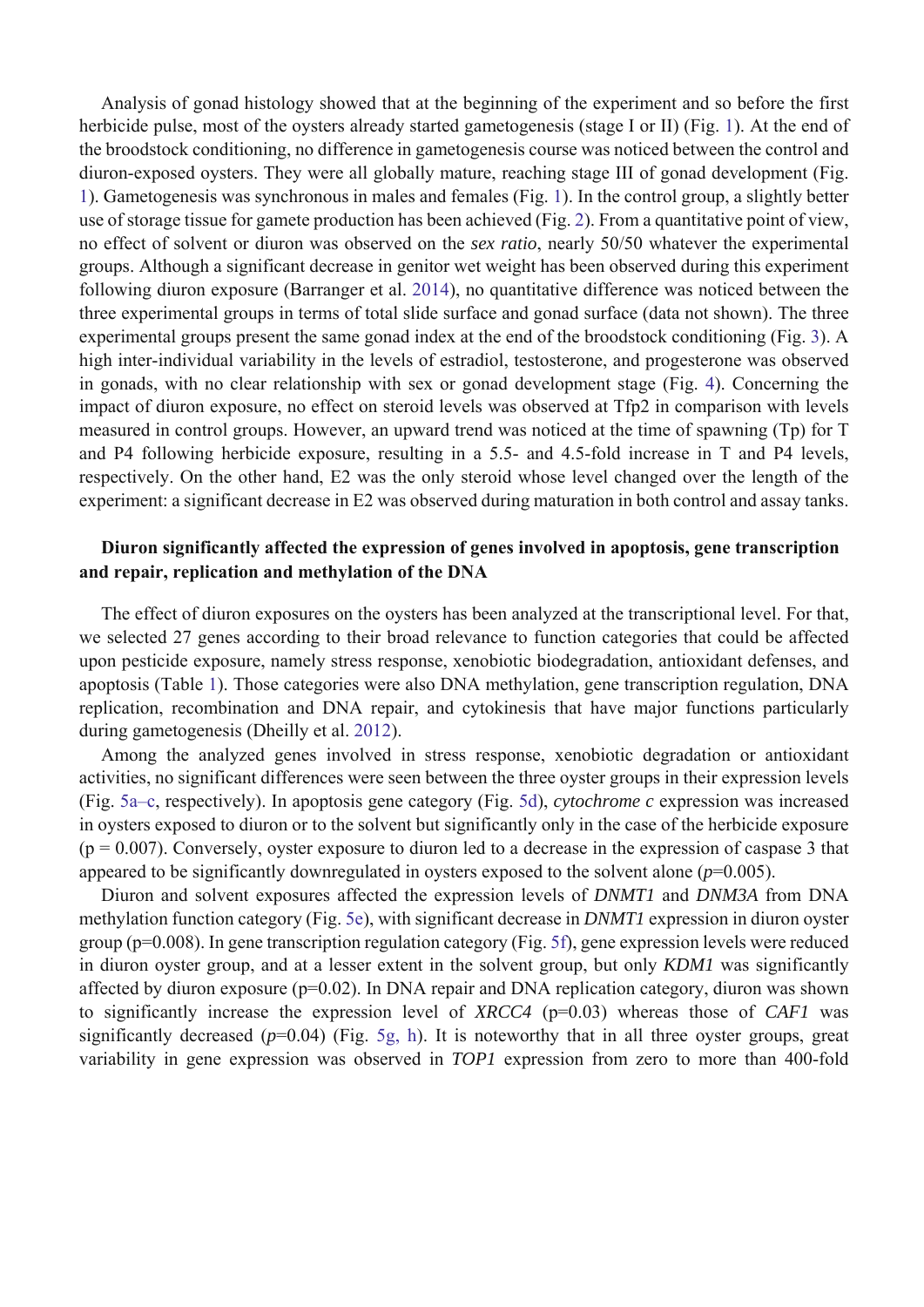changes according to individuals (Fig. 5h). Finally, *PRC1* involved in cytokinesis was observed overexpressed in exposed oysters, but only significantly upon diuron exposure (*p*=0.02) (Fig. 5i).

#### **No change in the activity of enzymatic biomarkers was observed**

No effect of diuron or solvent exposure was shown in the activity of GST, GS, and CAT in oyster genitors (*p*>0.05). CAT was the only enzyme whose level changed significantly with time but independently from diuron exposure  $(p<0.001)$ .

#### **Diuron exposure altered the phagocytic activity of oyster hemocytes**

The defense status of genitor oysters was assessed by measuring two major parameters describing the phagocytic activity of circulating hemocytes, namely the phagocytosis index, in the all hemolymph cell population and the phagocytic capacity of active hemocytes. At Tfp1, both parameters were found altered by diuron exposure but also by the solvent (Fig. 6). The percentage of active cells (phagocytosis index) dropped from 71.9 to 55.8 and 60.0 %, respectively (*p*< 0.001). Exposure to diuron had a stronger effect on the phagocytic capacity of hemocytes compared to both untreated and solvent-exposed (*p*<0.001). At Tfp2, the mean phagocytic capacity was moderately increased (*p*=0.11) for diuronexposed oysters (12.1 units) compared to the other treatments (9.7 and 8.4 units for the SWC and SC controls, respectively).

#### **DISCUSSION**

### **Diuron affected the expression of genes belonging to functions known to play a major role during oyster gametogenesis and modulated the phagocytic activity of hemocytes**

The effects of pollutant exposure on reproduction are widely studied in ecotoxicology because the effects observed at individual level can bring information on the adverse effects encountered by the whole population at a longer time scale. Since the middle of the 1990s, there is a growing number of papers dedicated to the effect of pollution on animal reproduction. The effects of pollutant exposure on reproduction can be assessed in adults at different levels, from the molecular (modulation of the expression level of genes involved in sex determination, steroid synthesis and regulation,…) to biochemical (titration of sexual steroids, measurement of enzymes involved in steroid synthesis or homeostasis) or tissue levels (histological analysis of the gonad: sex ratio, reproductive effort, gametogenesis kinetics). The impact of pollutant exposure on both gamete viability and functionality, as well as on hatching rate and early developmental stages is also highly relevant to assess adverse effects on reproduction. In addition, the potential ofa substance to be an endocrine disruptor can be easily determined both in vitro and in vivo thanks to the use of specific assays (Clode 2006; Rotroff et al. 2013).

In this context, we have assessed the effect of a pulse exposure to the herbicide diuron on oyster reproduction. At tissue level, no significant effect of diuron on gametogenesis course and reproductive effort has been achieved. In several aquatic species, chemical pollution has already been shown to impair gametogenesis. In the oyster, *Crassostrea angulata*, from different locations in Taiwan, low gonad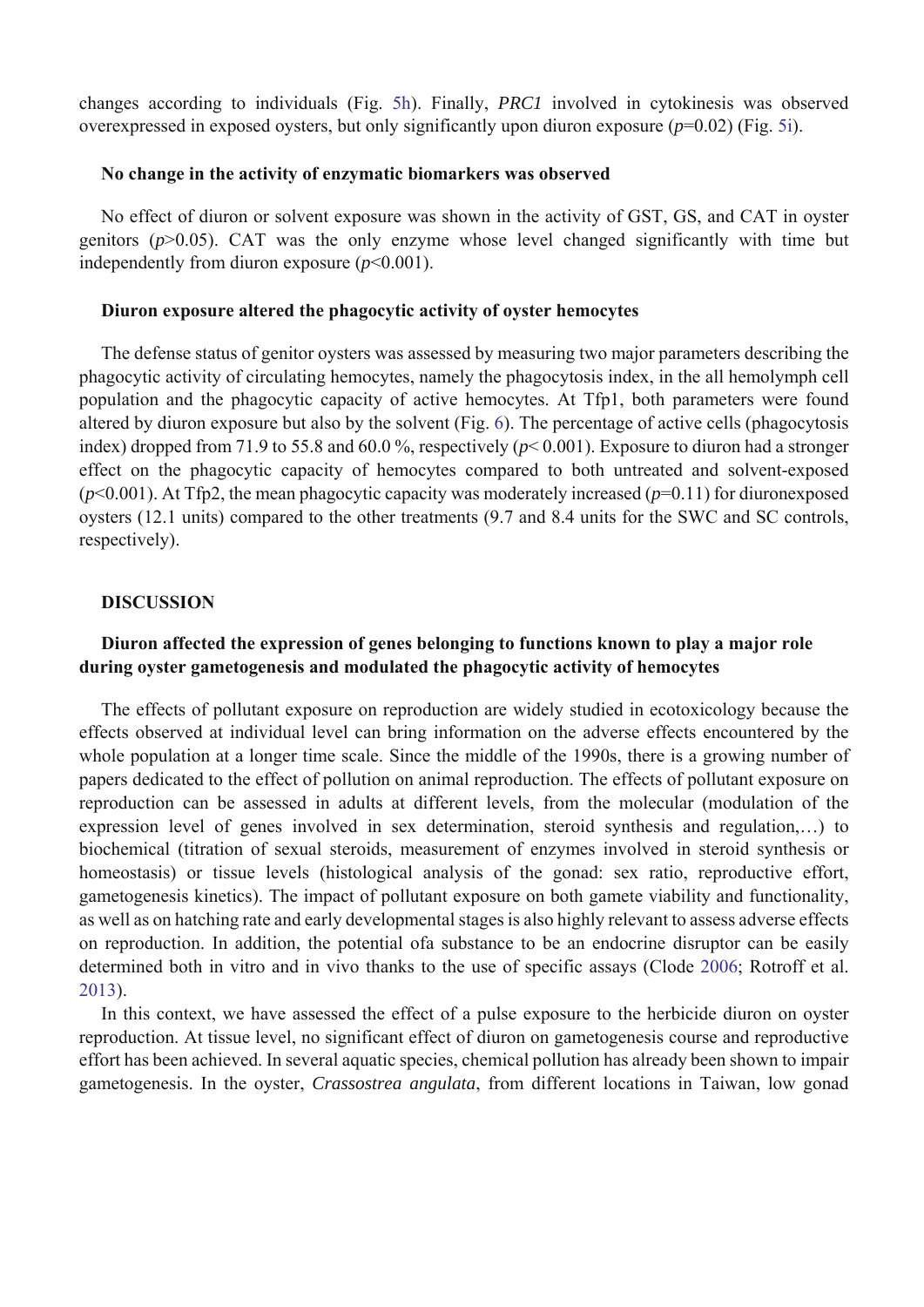maturity index and pathological alterations (e.g., atresia, hemocytic infiltration of gonadal tissue) were associated to chemical pollution, in particular to the presence of elevated heavy metal concentrations (Vaschenko et al. 2013). Recently, in vitro exposure of zebra fish ovary tissue to the herbicide glyphosate (15 days, 65 mg/L) resulted in a significant increase in both oocyte diameter and in the presence of unusual concentric membranes associated with the external membranes of mitochondria and yolk granules (Armiliato et al. 2014). In the present study, the absence of diuron effect on oyster gonad structure could be related to the low concentrations of diuron selected for the experiment as well as to the short duration of the exposure that was limited to only two 7 day-exposure pulses. Moreover, it cannot be excluded that differences may also exist between the different gametogenesis stages in terms of pollutant sensitivity. As a matter of fact, in this study, oyster genitors have been exposed to diuron after the major peak of gonial mitosis when they already started gametogenesis. Because the reproductive effort is highly dependent on the quality of gonial mitosis, it would have been at higher risk to expose the genitors sooner to target this active phase of gametogenesis. Moreover, it would have been interesting to follow up the expression of specific markers of germinal niche to assess the impact of diuron on both the early stages of gametogenesis and germ cell line. These marker genes such as vasaand piwi-like genes have been previously identified by sequence homology in the oyster but their function still remains to be clarified (Fabioux et al. 2004, 2009; Zhang et al. 2012).

Interestingly, results obtained at molecular level highlighted an impact of diuron exposure on the expression of genes belonging to functions known to play a major role during oyster gametogenesis such as DNA methylation, gene transcription regulation, DNA replication, recombination and DNA repair, and cytokinesis (Dheilly et al. 2012). As a matter of fact, gametogenesis is characterized by a high mitotic activity. As a consequence, cell division and differentiation request mechanisms involved in both gene regulation including epigenetic mechanisms, gene transcription, and DNA replication. In our study, diuron decreased the expression level of DNMT1, KDM1, and CAF1 that are respectively involved in DNA methylation maintenance, gene transcription regulation, and DNA replication. To the opposite, it significantly increased the expression of cytochrome c, XRCC4, and PRC1 genes. Modulation of these latter genes involved in apoptosis, DNA repair, and cytokinesis could indicate a need for maintaining the genome integrity of the cells. Cytochrome c initiates a major caspase activation pathway in response to apoptotic stimuli that can lead to subsequent cell death. Apoptotic cells are known to present a high level of DNA damage that could be repaired in some extent by DNA repair mechanisms. Moreover, the presence of DNA lesions can activate checkpoint pathways that regulate specific DNA repair mechanisms all along the different cell cycle phases, modifying cytokinesis. It is worth mentioning that this assumption is in accordance with the results previously obtained by Barranger et al. (2014) on the genotoxicity of diuron in oyster genitors from the present experiment. They demonstrated the genotoxicity of the herbicide by the detection of structural DNA lesions in both germinal (8-oxodGuo) and gamete (DNA strand breaks) genitor cells, respectively (Barranger et al. submitted; 2014). Moreover, they put forward a decreased in the hatching rate and a higher level of developmental abnormalities when using embryo from diuron-exposed genitors for fecundation (Barranger et al. 2014). Taking into account these latter results, we can so affirm that despite the absence of structural changes in gonad tissue, diuron exposure had a negative effect on gamete quality in terms of DNA integrity and on progeny early performances.

Finally, in our study, an upward trend for testosterone and progesterone levels at time of spawning was observed in diuron-exposed genitors but it was not statistically significant. Because there are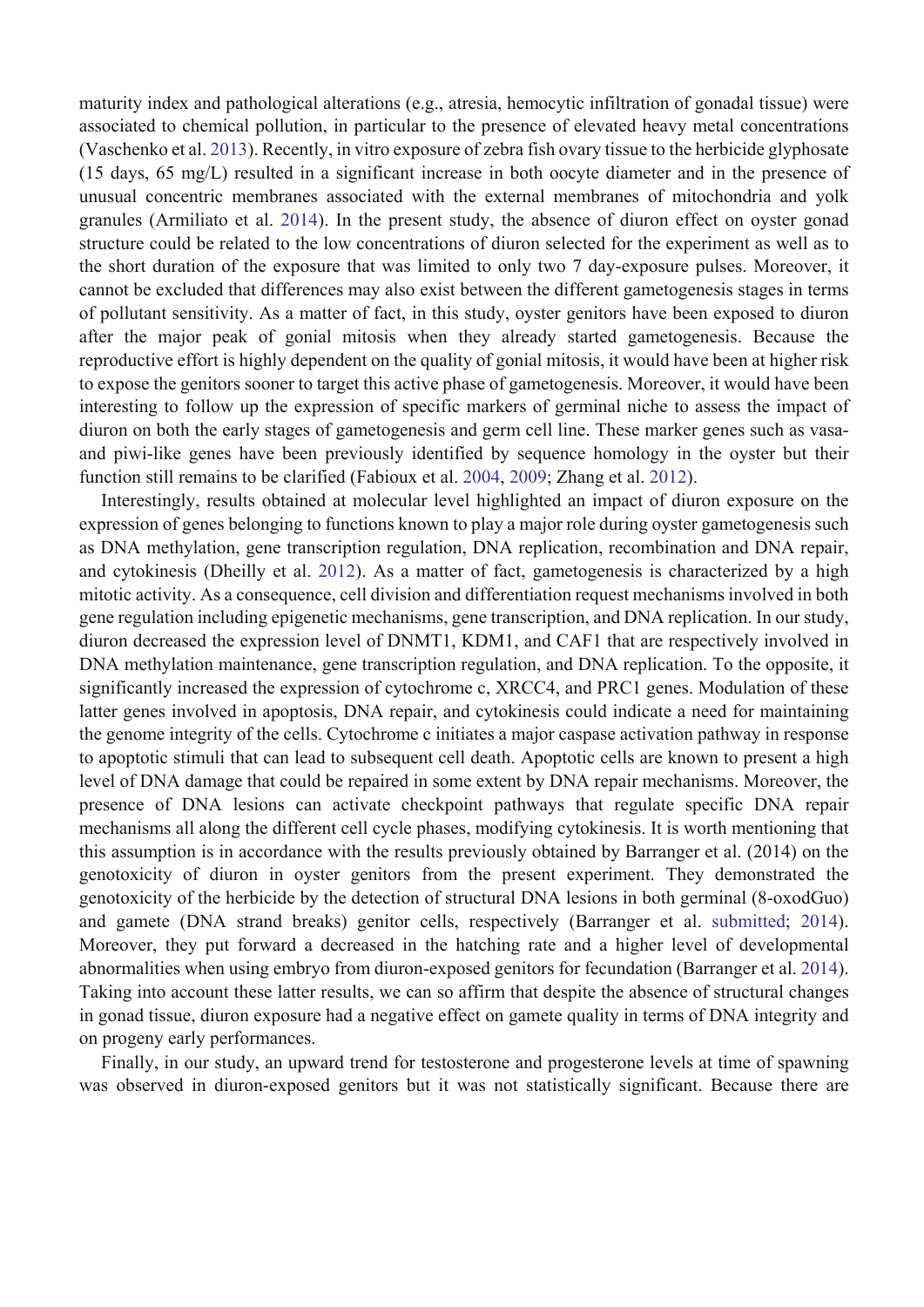significant evolutionary divergences in endocrine strategies, it remains difficult to transpose knowledge acquired in higher vertebrates to invertebrates. Testosterone, progesterone and estradiol were unequivocally identified in mussels (Reis-Henriques et al. 1990), but it is still difficult to conclude that these steroids function as in invertebrates (Scott 2013). In fish, estrogens play a role in the regulation of gonadal sex differentiation and sex change in most teleost fishes (Nakamura et al. 2003; Guiguen et al. 2010). In the present study, a significant decrease of E2 content in gonads was observedovermaturation, which agreeswith the steroidogenic shift from E2 to progestagens, occurring in fish ovarian follicles immediately prior to oocyte maturation, which is needed for the growing oocytes to enter the maturation stage. Such as in fish, progesterone could be involved in oyster oocyte maturation and germinal vesicle breakdown (Dimastrogiovanni et al. 2015).

In addition to the molecular effect of diuron on gametogenesis, herbicide exposure was shown to reduce the phagocytic capacity of hemolymph cells, a parameter linked to hemocyte competence, after the first exposure pulse when the number of active cells remained slightly altered. Herbicides appear as substances able to modulate the immune status of aquatic invertebrate species, at environmental levels within few days in adult oysters (Gagnaire et al. 2007) or within hours in young individuals (Luna-Acosta et al. 2012). These responses observed after the first exposure pulse could be considered as early effects of contamination. The exact mechanisms of action remain unknown and chronic exposure of Pacific oysters to diuron (Bouilly et al. 2007) did not show any dose-effect relationship, indicating possible indirect consequence of other physiopathological, systemic alterations. Stress-induced immunomodulation has been reported in several groups of mollusk species as abalones (Hooper et al. 2007) and oysters (Lacoste et al. 2001). As so-called effect biomarkers, immunotoxic responses are not necessarily induced directly by contaminants but would correspond to some secondary stress response. In the present study, we hypothesize that a « general stress » state was induced upon the first exposure pulse. Observation in these oysters of genotoxic effects (most probably linked to oxidative stress induction) supports this hypothesis (Barranger et al. 2014). Other molecular biomarkers reported after the secondexposurepulse with a higher targeted concentration of pesticides, rather reveal interactions with biological targets in tissues.

#### **Fate of diuron in oyster and detoxification process**

The effects of diuron we observe here in oyster genitors at both molecular (gene expression) and cellular (cell immunity) levels complete those results previously obtained by Barranger et al. (2014; submitted) on either genitors (genotoxicity and reduced growth) and their descent (genomic abnormalities, reduced hatching rate and growth, developmental abnormalities). All these effects are thought to be highly dependent from diuron's fate once absorbed in the oyster.

The bioconcentration factor of diuron in oyster was 7 in the study of Buisson et al. (2008) up to 17 in the study of LunaAcosta et al. (2012). These values remained low, indicating a weak ability of diuron to bioaccumulate in oyster tissues. Diuron is hence probably biotransformed into its main metabolites, namely *N*-(3,4-dichlorophenyl)-*N*-methylurea (DCPMU) and 3,4-dichlorophenylurea (DCPU), such as in other organisms like bacteria (Vercraene-Eairmal et al. 2010), rat, dog, and human (Abass et al. 2007). None of these metabolites have been yet detected in the oyster but HPLC MS-MS analysis actually in progress in our laboratory exhibited the ability of oyster to produce both metabolites in vitro (unpublished results). It is worth mentioning that in *C. gigas* exposed to a mixture of pesticides containing glyphosate, its main metabolite named aminomethylphosphonic acid (AMPA) was detected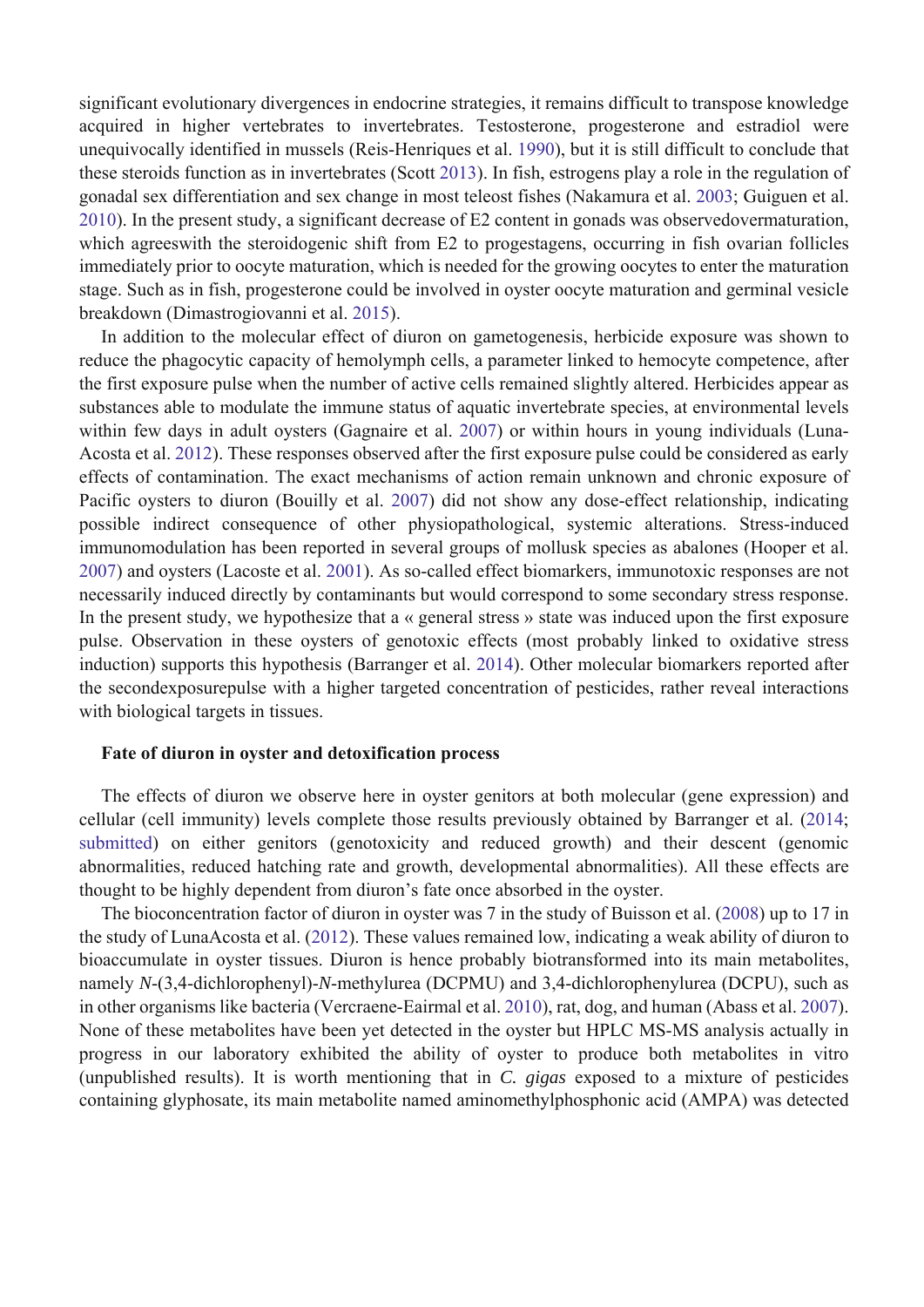in oyster tissues, probably resulting from the biotransformation of the parent herbicide in the oyster (Geret et al. 2013). Moreover, the biotransformation products of other pollutants such as the PAHs, benzo(a)pyrene (Anderson 1985) and pyrene (Bustamante et al. 2012) or the pesticides, chlorpyrifos (Woodburn et al. 2003), and pentachlorophenol (Shofer and Tjeerdema 1993) have already been identified in the oyster *Crassostrea virginica* demonstrating the metabolic ability of *Crassostrea* species to biotransform xenobiotics.

Biotransformation relies on different kinds of enzymes involved in oxidation, reduction, and hydrolyse (phase I enzymes) and conjugation with endogenous molecules to increase hydrophilicity (phase II enzymes). Cytochrome P450 and GST are phases I and II enzymes, the more frequently measured to assess pollutant exposure explaining their selection for the transcriptional analysis. In the present paper, the expression levels of these two genes were shown to be nonmodulated by diuron exposure. Because biotransformation is a rapid response to pollutant absorption, sampling may have occurred too late (end of the second herbicide pulse) to detect change in gene expression related to xenobiotic biotransformation. The short exposure pulse at an environmentally concentration can also explain the absence of significant change in gene expression level. Few data are available on the transcriptional analysis of biotransformation genes in the oyster. These last years saw a significant advance in oyster genomic resources (Zhang et al. 2012). A gene belonging to the CYP sub-family, CYP356A1, was identified in oysters exposed to a sanitary sewage-effluent (Rodrigues-Silva et al. 2015). Through the production of a CYP356A1 purified protein and a corresponding mouse polyclonal antibody, dot blot analysis highlighted the inducibility of the CYP proteins in the lining epithelial cells of mantle, stomach, intestine, and gills but also in free cells such as hemocytes. In the species *Crassostrea brasilia*, recent work also indicated the presence of new cytochrome P450 and glutathione-S-transferase genes those expression was upregulated by exposure to phenantrene (Lüchmann et al. 2014). Other genes involved in xenobiotic detoxification process such as those coding the multixenobiotic resistance protein P-170 were also identified in *Crassostrea* species (Zhang et al. 2012; Mottier et al. 2014). These new data will help to better investigate the response of biotransformation genes in the case of pollutant exposure. It is worth mentioning that antioxidant genes such as catalase and superoxide dismutase were also not modulated by diuron exposure. Numerous pollutants including herbicides are known to induce an oxidative stress in the oyster, involving antioxidant defenses. Diuron is thought to induce toxicity in oyster by oxidative stress as suggested by the oxidative DNA damage it induces in the oyster (Akcha et al. 2012; Barranger et al. 2014).

At biochemical level, no effect of diuron exposure was detected on CAT, GST, and GS activities. In the study from Geret et al. (2013), the modulation of these activities was reported in *C. gigas* following exposure to pesticides. However, oysters were subjected to a continuous exposure to a mixture of pesticides (0.8 μgL<sup>-1</sup> alachlor, 0.6 μg L<sup>-1</sup> metolachlor, 0.7 μgL<sup>-1</sup> atrazine, 0.6 μgL<sup>-1</sup> terbuthylazine, 0.5 μgL<sup>-1</sup> diuron, 0.6 μgL<sup>-1</sup> fosetyl aluminum, 0.05 μgL<sup>-1</sup> carbaryl, and 0.7 μgL<sup>-1</sup> glyphosate) and at a concentration higher (4.55 μgL<sup>-1</sup>) than those tested in the present study (0.2–0.3 μgL<sup>-1</sup>). For the latter exposure conditions, a significant increase in gill and digestive gland CAT and GS activity was observed. GST was also significantly increased but only in the digestive gland. It is noteworthy that changes in enzymatic activity levels were observed rapidly after the beginning of the experiment. In the case of CAT activity, increase was significant at day 1 and 3 but no longer at day 7. Such as mentioned earlier for the expression of genes involved in biotransformation and antioxidant defenses, the absence of effect could be related to late sampling but also to the short exposure period and weak tested concentration.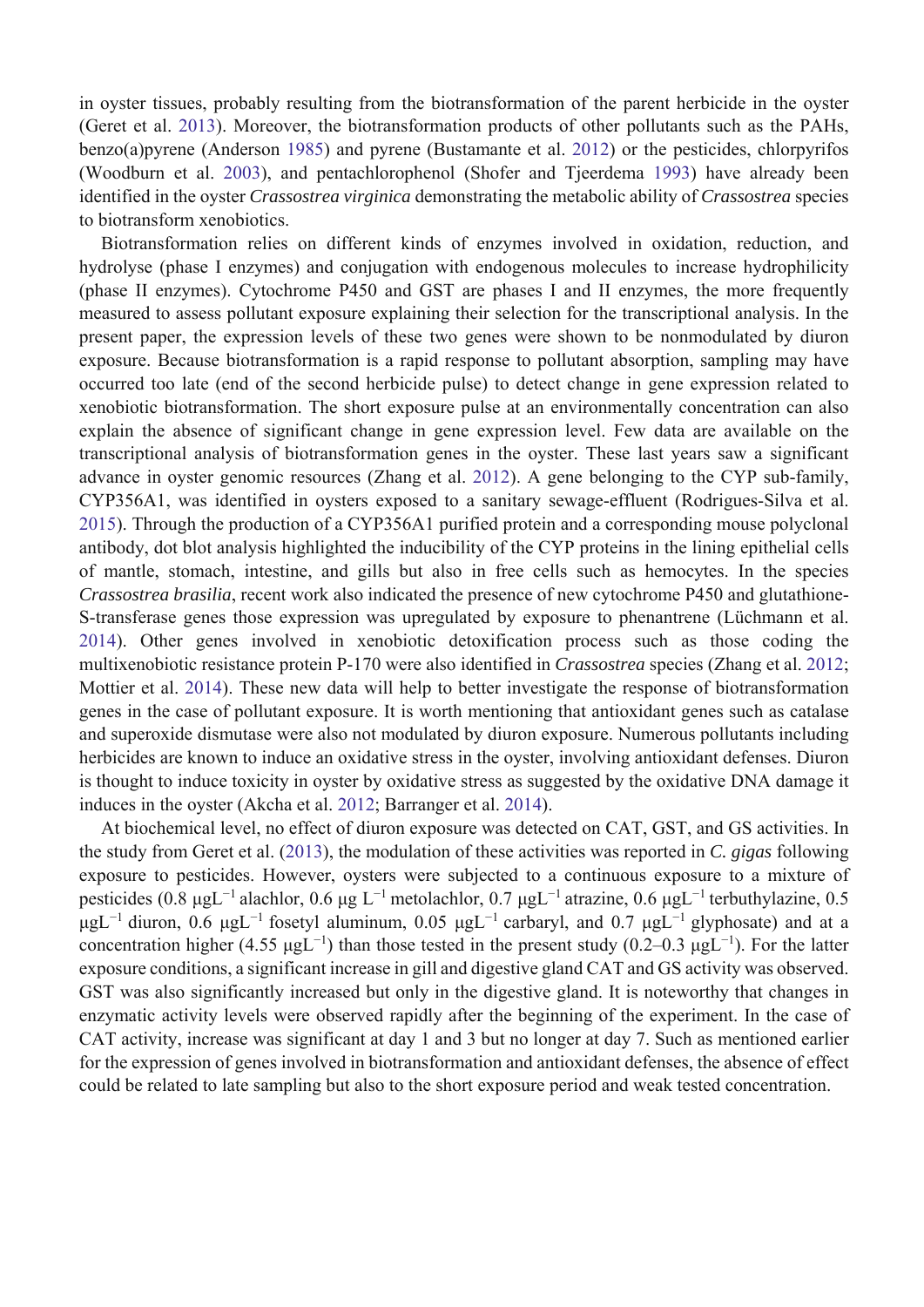#### **CONCLUSION**

Short pulse exposure of oyster genitors to diuron during gametogenesis was performed in this study at a concentration realistic in an environmentally point of view. Whereas no significant direct effect of herbicide exposure was observed on oyster steroid levels, gametogenesis course, and reproductive effort, diuron affected the expression of genes belonging to functions known to play a major role during oyster gametogenesis. These functions are DNA methylation, gene transcription regulation, DNA replication, recombination and DNA repair, and cytokinesis. Interestingly, these molecular responses may reflect diuron genotoxicity responsible for the decreased in gamete and progeny quality we reported in diuronexposed genitors from the same experiment. Short exposure to diuron at an environmental concentration impacted the oyster genitors themselves but also their next generation when exposed at sensitive physiological state such as gametogenesis. Further experiments should explore the mechanisms by which diuron exerts its toxic effect on ongoing gametogenesis. These results address the question of the transgenerational effect of herbicides on germ lineage, fitness, and adaptive capacity of oyster populations in anthropic environment.

#### **ACKNOWLEDGMENTS**

This work was funded by the French National Research Agency (ANR-CESA-01601) and the French Research Institute for Sea Exploration. The authors are grateful to Béatrice Adeline (histological approaches) for her punctual technical assistance.

#### **REFERENCES**

Abass K, Reponen P, Turpeinen M, Jalonen J, Pelkonen O (2007) Characterization of diuron Ndemethylation by mammalian hepatic microsomes and cDNA-expressed human cytochrome P450 enzymes. Drug Metab Dispos 35:1634–1641

Akcha F, Spagnol C, Rouxel J (2012) Genotoxicity of diuron and glyphosate in oyster spermatozoa and embryos. Aquat Toxicol 106–107: 104–113

Anderson RS (1985) Metabolism of a model environmental carcinogen by bivalve molluscs. Mar Environ Res 17:137–140

Armiliato N, Ammar D, Nezzi L, Straliotto M, Muller YM, Nazari EM (2014) Changes in ultrastructure and expression of steroidogenic factor-1 in ovaries of zebrafish Danio rerio exposed to glyphosate. J Toxicol Environ Health A 77:405–414

Auffret M, Duchemin M, Rousseau S, Boutet I, Tanguy A, Moraga D, Marhic A (2004) Monitoring of immunotoxic responses in oysters reared in areas contaminated by the BErika^ oil spill. Aquat Living Res 17:297–302

Barranger A, Heude-Berthelin C, Rouxel J, Adeline B, Benabdelmouna A, Burgeot T, Akcha F (submitted) Parental exposure to the herbicide diuron resulted in oxidative DNA damage in germinal cells of the Pacific oyster, Crassostrea gigas. Comp Biochem Physiol

Barranger A, Akcha F, Rouxel J, Brizard R, Maurouard E, Pallud M, Menard D, Tapie N, Budzinski H, Burgeot T, Benabdelmouna A (2014) Study of genetic damage in the Japanese oyster induced by an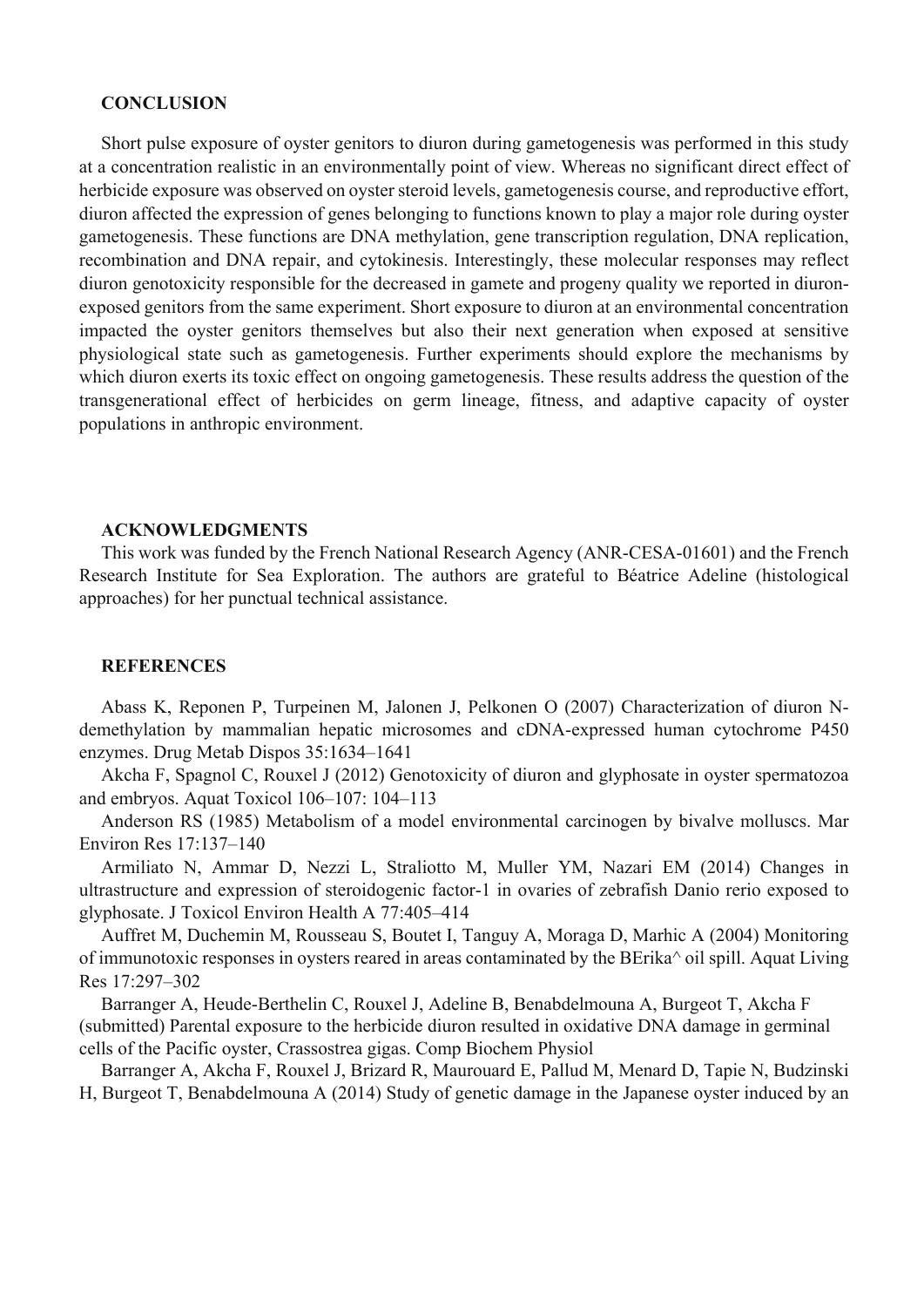environmentally-relevant exposure todiuron: evidence of vertical transmission of DNA damage. Aquat Toxicol 146:93–104

Barranger A, Benabdelmouna A, Dégremont L, Burgeot T, Akcha F (2015) Parental exposure to environmental concentrations of diuron leadstoaneuploidy inembryos of thePacific oyster, asevidenced by fluorescent in situ hybridization. Aquat Toxicol 159:36–43

Berthelin C, Kellner K, Mathieu M (2000) Histological characterization and glucose incorporation into glycogen of the Pacific oyster Crassostrea gigas storage cells. Mar Biotechnol 2:136–145

Bouilly K, Bonnard M, Gagnaire B, Renault T, Lapègue S (2007) Impact of diuron on aneuploidy and hemocyte parameters in Pacific oyster Crassostrea gigas. Arch Environ Contam Toxicol 52:58–63

Buisson S, Bouchart V, Guerlet E, Malas JP, Costil K (2008) Level of contamination and impact of pesticides in cupped oyster, Crassostrea gigas, reared in a shellfish production area in Normandy (France). J Environ Sci Health Part B 43:655–664

Burgeot T, Gagnaire B, Renault T, Haure J, Moraga D, David E, Boutet I, Sauriau PG, Malet N, Bouchet V, Le Roux A, Lapègue S, Bouilly K, Le Moullac G, Arzul G., Knoery J., Quiniou F, Barcher C, Soletchnick P (2008) Oyster summer morality risks associated with environmental stress. In: Samain, J.F., McCom-Bie, H. (Eds.) Summer Mortality of Pacific Oyster Crassostrea Gigas. The Morest Project. Éd. Ifremer/Quæ pp 107–151

Bustamante P, Luna-Acosta A, Clemens S, Cassi R, Thomas-Guyon H, Warnau M (2012) Bioaccumulation and metabolisation of (14)Cpyrene by thePacificoysterCrassostreagigas exposed via seawater. Chemosphere 87:938–944

Caquet T, Roucaute M, Mazzella N, Delmas F, Madigou C, Farcy E, Burgeot T, Allenou JP, Gabellec R (2013) Risk assessment of herbicides and booster biocides along estuarine continuums in the Bay of Vilaine area (Brittany France). Environ Sci Pollut Res 20:651– 666

Clode SA (2006) Assessment of in vivo assays for endocrine disruption. Best Pract Res Clin Endocrinol Metab 20:35–43

Dheilly N, Lelong C, Huvet A, Kellner K, Dubos MP, Rivière G, Boudry P, Favrel P (2012) Gametogenesis in the Pacific oyster Crassostrea gigas. A microarrays-based analysis identifies sex and stage specific genes. PLoS ONE 7:e36353

Dimastrogiovanni G, Fernandes D, Bonastre M, Porte C (2015) Progesterone is actively metabolized to 5α-pregnane-3,20-dione and 3β-hydroxy-5α-pregnan-20-one by the marine mussel Mytilus galloprovincialis. Aquat Toxicol 165:93–100

Fabioux C, Pouvreau S, Le Roux F, Huvet A (2004) The oyster vasa-like gene: a specific marker of the germline in Crassostrea gigas. Biochem Biophys Res Commun 315(4):897–904

Fabioux C, Corporeau C, Quillien V, Favrel P, Huvet A (2009) In vivo RNA interference in oystervasa silencing inhibits germ cell development. FEBS 276(9):2566–2573

Gabe M (1968) Techniques histologiques. Masson et Cie Paris pp 11–13

Gagnaire B, Thomas-Guyon H, Burgeot T, Renault T (2006) Pollutant effects on Pacific oyster Crassostrea gigas (Thunberg), hemocytes: screening of 23 molecules using flow cytometry. Cell Biol Toxicol 22:1–14

Gagnaire B, Gay M, Huvet A, Daniel JY, Saulnier D, Renault T (2007) Combination of a pesticide exposure and a bacterial challenge: in vivo effects on immune response of Pacific oyster Crassostrea gigas (Thunberg). Aquat Toxicol 84:92–102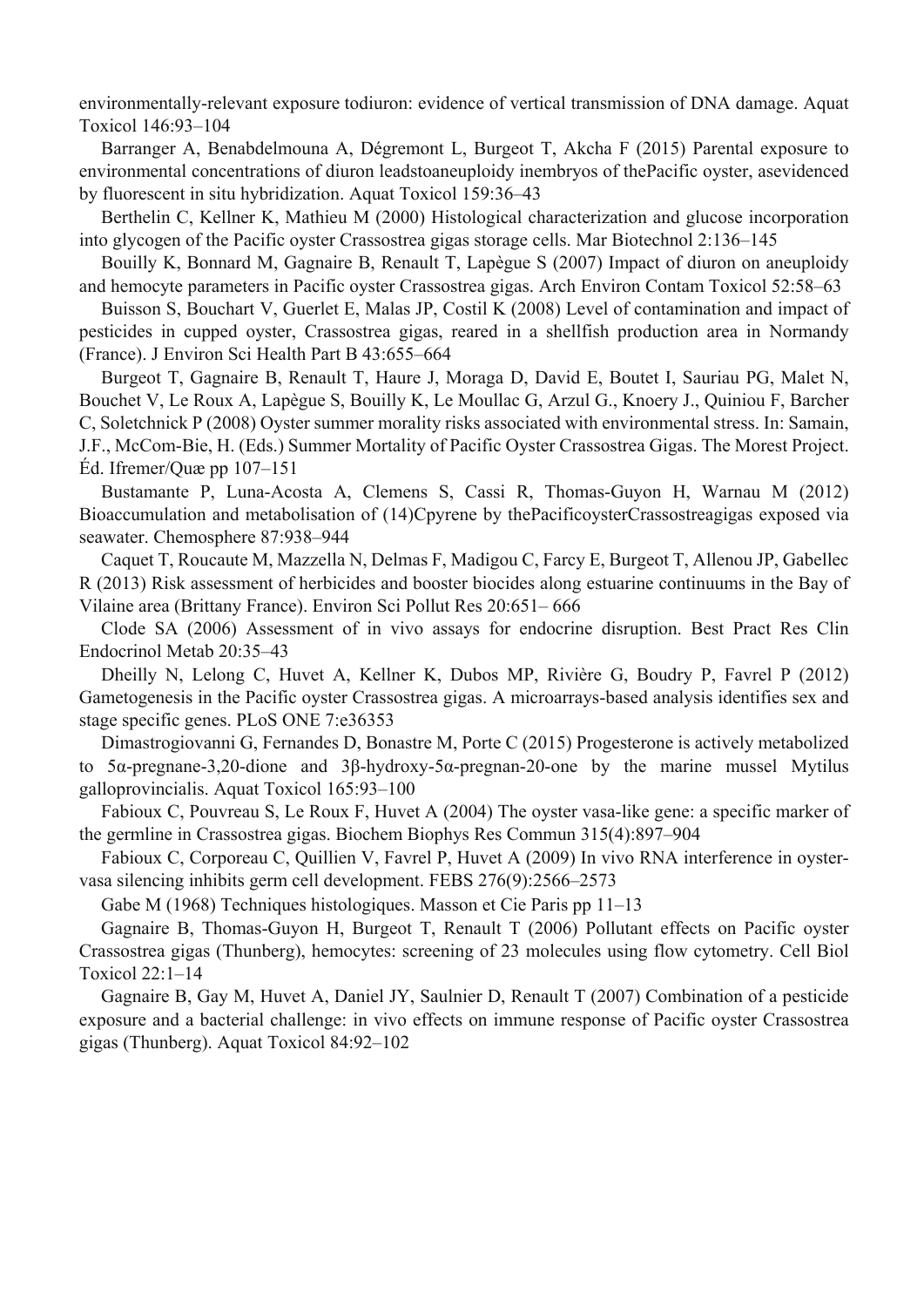Geret F, Burgeot T, Haure J, Gagnaire B, Renault T, Communal PY, Samain JF (2013) Effects of low-dose exposure to pesticide mixture on physiological responses of the Pacific oyster, Crassostrea gigas. Environ Toxicol 28:689–699

Greenwald RA (1985) Handbook of methods for oxygenradical research. CRC Press, Boca Raton

Guiguen Y, Fostier A, Piferrer F, Chang CF (2010) Ovarian aromatase and estrogens: a pivotal role for gonadal sex differentiation and sex change in fish. Gen Comp Endocrinol 165:352–366

Habig WH, Pabst MJ, Jakobi WB (1974) Glutathione S-transferase: the first enzymatic step in mercapturic acid formation. J Biol Chem 249: 7130–7139

Harvell CD, Kim K, Burkholder JM, Colwell RR et al (1999) Emerging marine diseases—climate links and anthropogenic factors. Science 285:1505–1510

Heude Berthelin C, Laisney J, Espinosa J, Martin O, Hernandez G, Mathieu M, Kellner K (2001) Storage and reproductive strategy in Crassostrea gigas from two different growing areas (Normandy and the Atlantic coast, France). Invertebr Reprod Dev 40:79–86

Hooper C, Day R, Slocombe R, Handlinger J, Benkendorff K (2007) Stress and immune responses in abalone: limitations in current knowledge and investigative methods based on other models. Fish Shellfish Immunol 22:363–379

Lacoste A, Malham SK, Cueff A, Poulet SA (2001) Noradrenaline modulates oyster hemocyte phagocytosis via a beta-adrenergic receptorcAMP signaling pathway. Gen Comp Endocrinol 122:252– 259

Lehmann AK, Sornes S, Halstensen A (2000) Phagocytosis: measurement by flow cytometry. J Immunol Methods 243:229–242

Livak KJ, Schmittgen TD (2001) Analysis of relative gene expression data using real-time quantitative PCR and the  $2^{-\Delta\Delta}$ <sup>C</sup>T method. Methods 25:402–408

Lüchmann KH, Dafre AL, Trevisan R, Craft JA, Meng X, Mattos JJ, Zacchi FL, Dorrington TS, Schroeder DC, Bainy AC (2014) A light in the darkness: new biotransformation genes, antioxidant parameters and tissue-specific responses in oysters exposed to phenanthrene. Aquat Toxicol 152:324– 334

Luna-Acosta A, Renault T, Thomas-Guyon H, Faury N, Saulnier D, Budzinski H, Le Menach K, Pardon P, Fruitier-Arnaudin I, Bustamante P (2012) Detection of early effects of a single herbicide (diuron) and a mix of herbicides and pharmaceuticals (diuron, isoproturon, ibuprofen) on immunological parameters of Pacific oyster (Crassostrea gigas) spat. Chemosphere 87:1335–1340

Mai H, Morin B, Budzinski H, Cachot J (2013) Environmental concentrations of irgarol, diuron and S-metolachlor induce deleterious effects on gametes and embryos of the Pacific oyster, Crassostrea gigas. Mar Environ Res 89:1–8

Mottier A, Séguin A, Devos A, Le Pabic C, Voiseux C, Lebel JM, Serpentini A, Fievet B, Costil K (2014) Effects of subchronic exposure to glyphosate in juvenile oysters (Crassostrea gigas): from molecular to individual levels. Mar Pollut Bull 95:665–677

Munaron D (2004) Étude des apports en herbicides et en nutriments par la Charente:modélisation de la dispersion de l'atrazine dans le bassin de Marennes-Oléron. In: Thèse de Doctorat Université Paris 6 Pierre et Marie Curie

Munaron D, Tapie N, Budzinski H, Andral B, Gonzalez JL (2012) Pharmaceuticals, alkylphenols and pesticides in Mediterranean coastal waters: results from a pilot survey using passive samplers. Estuar Coast Shelf Sci 114:82–92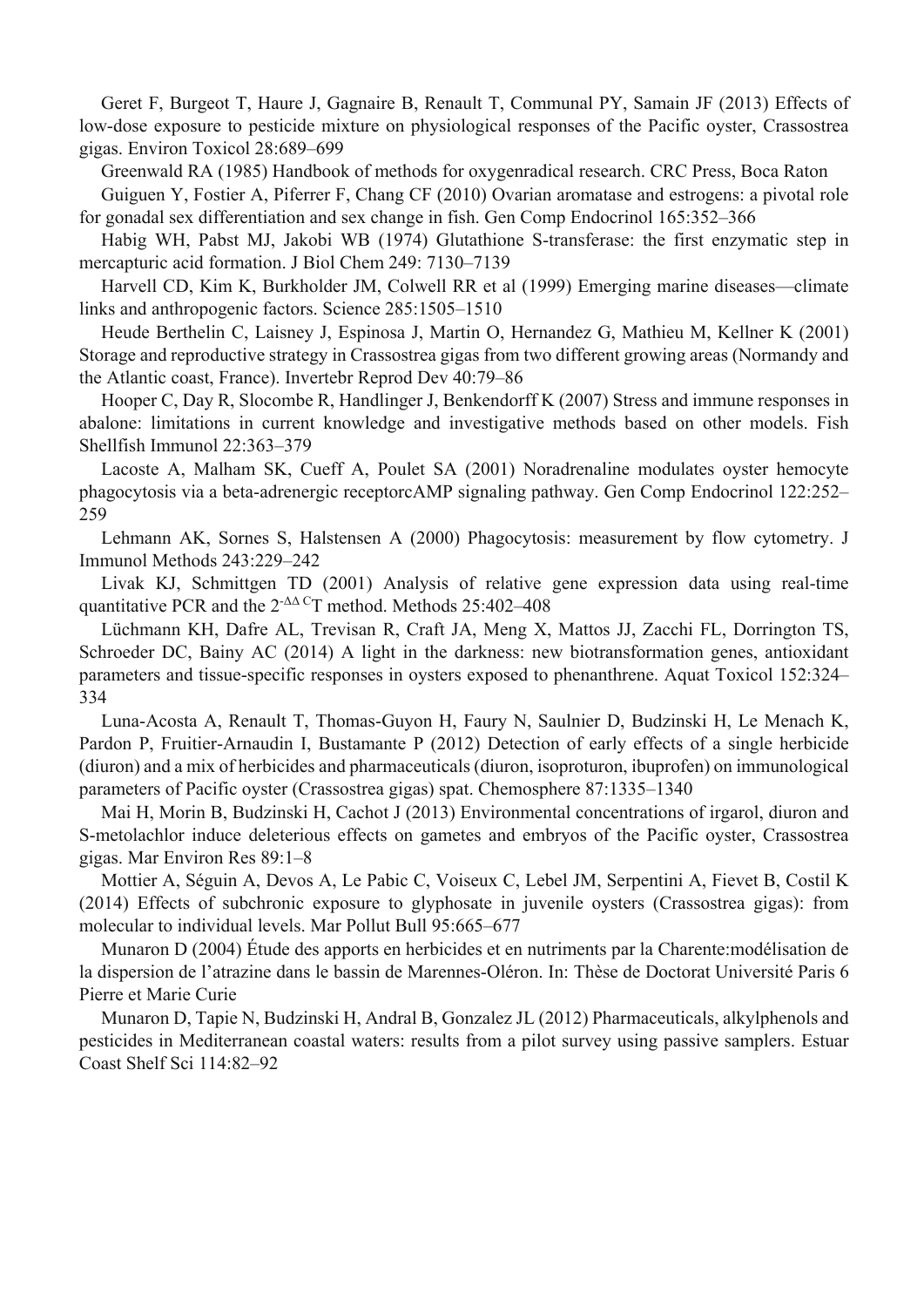Nakamura M, Bhandari RK, Higa M (2003) The role estrogens play in sex differentiation and sex changes of fish. Fish Physiol Biochem 28:113–117

Petton B, Pernet F, Robert R, Boudry P (2013) Temperature influence on pathogen transmission and subsequent mortalities in juvenile Pacific oysters Crassostrea gigas. Aquac Environ Interact 3:257–273

Reis-Henriques MA, Le Guellec D, Remy-Martin JP, Adessi GL (1990) Studies of endogenous steroids from the marine mollusc Mytilus edulis L. by gas chromatography and mass spectrometry. Comp Biochem Physiol B95:303–309

Rodrigues-Silva C, Flores-Nunes F, Vernal JI, Cargnin-Ferreira E, Bainy AC (2015) Expression and immunohistochemical localization of the cytochrome P450 isoform 356A1 (CYP356A1) in oyster

Crassostrea gigas. Aquat Toxicol 159:267–275

Rosa R, de Lorgeril J, Tailliez P, Bruno R, Piquemal D, Bachere E (2012) A hemocyte gene expression signature correlated with predictive capacity of oysters to survive Vibrio infections. BMC Genomics 13:252

Rotroff DM, Dix DJ, Houck KA, Knudsen TB, Martin MT, McLaurin KW, Reif DM, Crofton KM, Singh AV, Xia M, Huang R, Judson RS (2013) Using in vitro high throughput screening assays to identify potential endocrine-disrupting chemicals. Environ Health Perspect 121:7–14

Royer J, Seguineau C, Park K, Pouvreau S, Choi KS, Costil K (2008) Gametogenetic cycle and reproductive effort assessed by two methods in 3 age classes of Pacific oysters, Crassostrea gigas, reared in Normandy. Aquaculture 277:313–320

Saha N, Dutta S, Bhattacharjee A (2002) Role of amino acid metabolism in air-breathing catfish, Clarias batrachus, in response to exposure to a high concentration of exogenous ammonia. Comp Biochem Physiol B133:235–250

Samain JF, Dégremont L, Soletchnik P, Haure J, Bédier E, Ropert M, Moal J, Huvet A, Bacca A, Van Wormhoudt A, Delaporte M, Costil K, Pouvreau S, Lambert C, Boulo V, Soudant P, Nicolas J, Le Roux F, Renault T, Gagnaire B, Geret F, Boutet I, Burgeot T, Boudry P (2007) Genetically based resistance to summer mortality in the Pacific oyster (Crassostrea gigas) and its relationship with physiological, immunological characteristics and infection processes. Aquaculture 268:227–243

Schmitt P, Duperthuy M, Montagnani C, Bachère E, DestoumieuxGarzón D (2012) Immune responses in the Pacific oyster Crassostrea gigas, an overview with focus on summer mortalities. In: Qin J (ed) Oysters physiology, ecological distribution and mortality. Nova Science Publishers Inc., New York

Scott AP (2013) Do mollusks use vertebrate sex steroids as reproductive hormones? II. Critical review of the evidence that steroids have

biological effects. Steroids 78:268–281

Shofer SL, Tjeerdema RS (1993) Comparative disposition and biotransformation of pentachlorophenol in the oyster (Crassostrea gigas) and abalone (Haliotis fulgens). Pest Biochem Physiol 46:85–95

Soletchnik P, Lambert C, Costil K (2005) Summer mortality of Crassostrea gigas (Thunberg) in relation to environmental rearing conditions. J Shellfish Res 24:197–207

Thomas KV, McHugh M, Waldock M (2002) Antifouling paint booster biocides in UKcoastal waters: inputs,occurrence andenvironmental fate. Sci Total Environ 293:117–127

Vaschenko MA, Hsieh HL, Radashevsky VI (2013) Gonadal state of the oyster Crassostrea angulata cultivated in Taiwan. J Shell Res 32: 471–482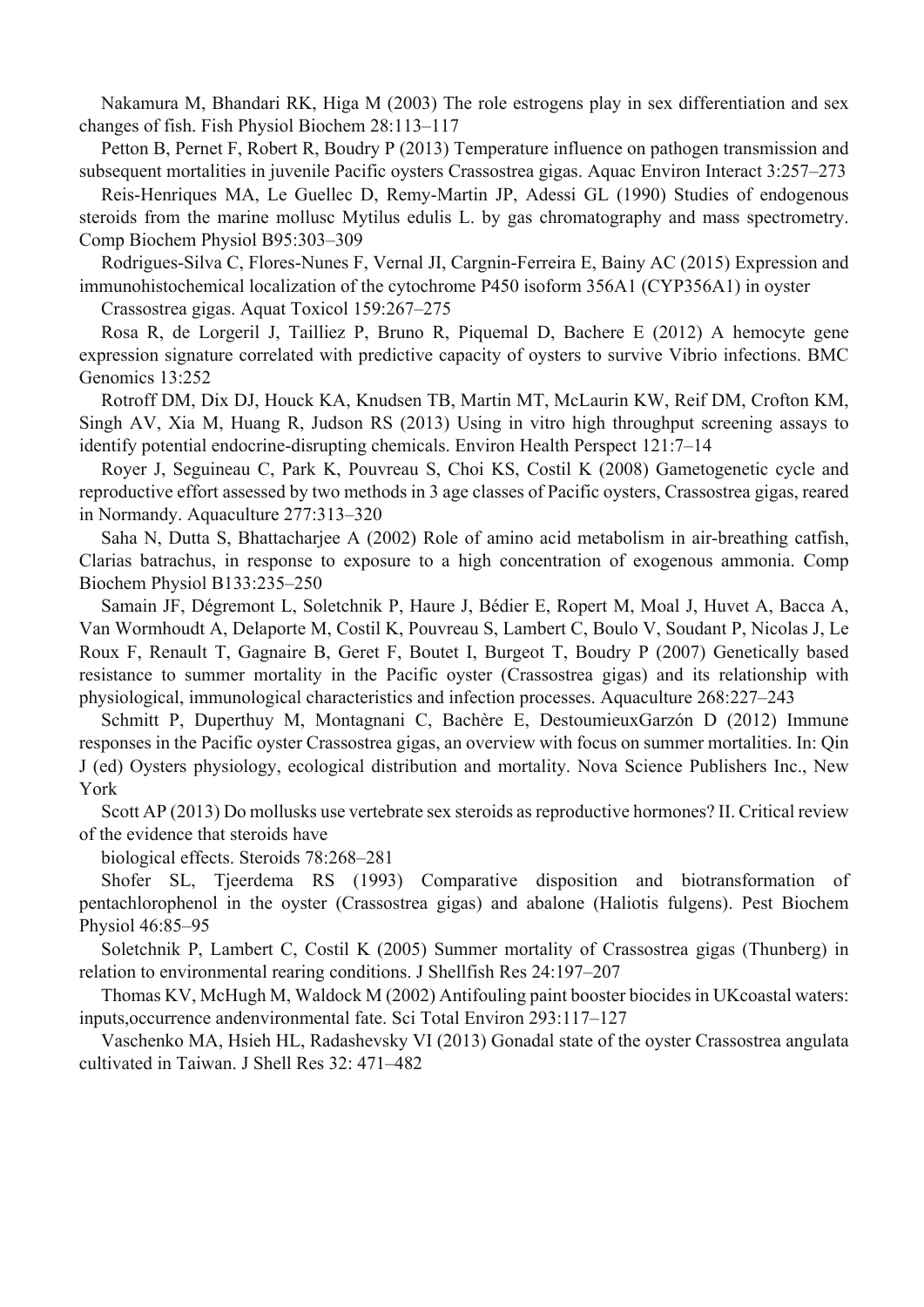Vercraene-Eairmal M, Lauga B, Saint Laurent S, Mazzella N, Boutry S, Simon M, Karama S, Delmas F, Duran R (2010) Diuron biotransformation and its effects on biofilm bacterial community structure. Chemosphere 81:837–843

Webb JT, Brown GW Jr (1976) Some properties and occurrence of glutamine synthetase in fish. Comp Biochem Physiol 54B:171–175

Woodburn KB, Hansen SC, Roth GA, Strauss K (2003) The bioconcentration and metabolism of chlorpyrifos by the eastern oyster, Crassostrea virginica. Environ Toxicol Chem 22:276–284

Zhang G, Fang X, Guo X, Li L, Luo R, Xu F, Yang P, Zhang L, Wang X, Qi H, Xiong Z, Que H, Xie Y, Holland PW, Paps J, Zhu Y, Wu F, Chen Y, Wang J, Peng C, Meng J, Yang L, Liu J, Wen B, Zhang N, Huang Z, Zhu Q, Feng Y, Mount A, Hedgecock D, Xu Z, Liu Y, Domazet-Lošo T, Du Y, Sun X, Zhang S, Liu B, Cheng P, Jiang X, Li J, Fan D, Wang W, Fu W, Wang T, Wang B, Zhang J, Peng Z, Li Y, Li N, Wang J, Chen M, He Y, Tan F, Song X, Zheng Q, Huang R, Yang H, Du X, Chen L, Yang M, Gaffney PM, Wang S, Luo L, She Z, MingY, Huang W, ZhangS, Huang B, ZhangY, Qu T, Ni P, Miao G, Wang J, Wang Q, Steinberg CE, Wang H, Li N, Qian L, Zhang G, Li Y, Yang H, Liu X, Wang J, Yin Y, Wang J (2012) The oyster genome reveals stress adaptation and complexity of shell formation. Nature 490:49–54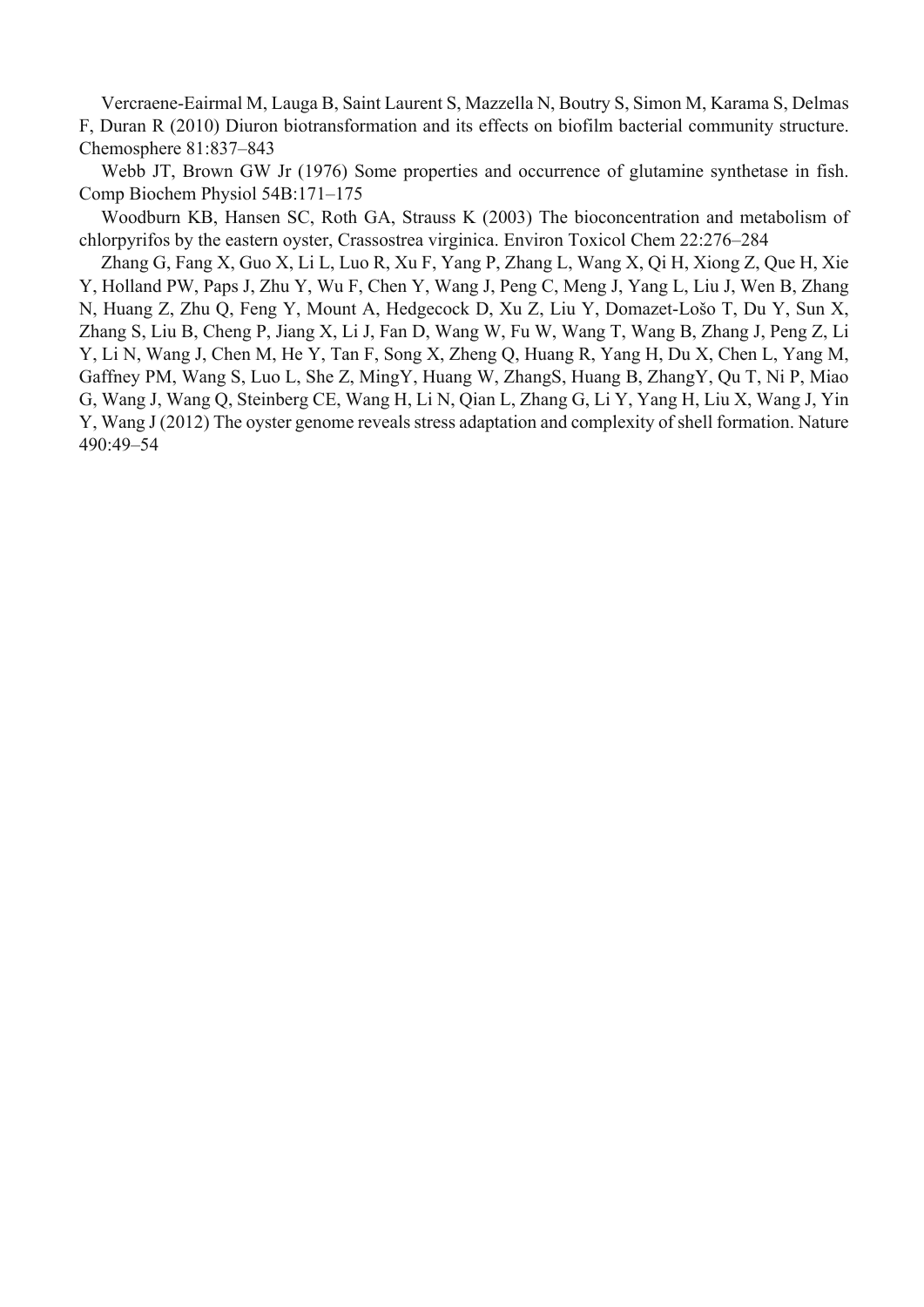# **TABLES & FIGURES**

# **Table 1**

List of the 27 genes analyzed by quantitative RT-PCR in oyster genitors and their respective primer sequences

| Gene name and function                                                                | Symbol           | GenBank           | Forward primer $(5' -$      | Reverse primer $(5' -$       |
|---------------------------------------------------------------------------------------|------------------|-------------------|-----------------------------|------------------------------|
| Stress response                                                                       |                  |                   |                             |                              |
| Metallothionein IV                                                                    | MT               | AM265551          | CAGCTCACACAGTCCCTTC         | CATGTACAGTTACACGATGC         |
| Heat shock protein                                                                    | HSP74            | AAD31042          | GCATGTGAGCGAGCAAAACG        | TGGCAGCTTGAACAGCAGC          |
| Complement C1q-like protein                                                           | CIQL3            | EKC35623          | GCCAGGAAATCTGAAGAGTG        | <b>GTTATCCGACTCAAACAGTG</b>  |
| Universal stress                                                                      | <b>USP</b>       | EKC39971          | TTGAGGTTTCCGTGAACGAG        | AACAATCACCGGAACTGACG         |
| Xenobiotic biodegradation                                                             |                  |                   |                             |                              |
| Cytochrome P450-related                                                               | <b>CYP</b>       | EF451959          | <b>AACATCATCGGAATGCT</b>    | GATACAGACCGCCGTAA            |
| Glutathione S-transferase                                                             | GST              | EKC30389          | <b>ATGACCTTCCTGAACACTGG</b> | GTTGACCACAAAGGCCACTC         |
| Antioxidant                                                                           |                  |                   |                             |                              |
| Peroxiredoxin                                                                         | PRDX4            | ADC35419          | <b>GATCACCATGAATGACCTCC</b> | <b>ACATTGGGACGGATTGTGTC</b>  |
| Probable maleylacetoacetate isomerase                                                 | MAAI             | ACO15091          | <b>GCAGAATGGGCTAAGTTCTG</b> | AGAGTCTAGCTGCTGAACAC         |
| Selenium-dependent glutathione                                                        | GPX5             | ABS19600          | TGCTGTAAACTGACATATGACA      | <b>GCCTATCGTTGAGAACCATG</b>  |
| Catalase                                                                              | <b>CATA</b>      | ABS18267          | CACCCAGAAGTTGATCCGC         | GCTCACATTGCTGACGGAG          |
| Extracellular superoxide dismutase<br>[Cu-<br>Apoptosis                               | <b>SOD</b>       | DQ010420          | AGAGGTGAATGCTACCAGG         | AGGCCAAGAATTCCGTCTG          |
| Mitogen-activated protein kinase                                                      | <b>M3K7</b>      | <b>EKC20090</b>   | CGGAGGAGTTCAAACAACTG        | TCGAGTAACGTAGTCGTTGG         |
| kinase kinase                                                                         |                  |                   |                             |                              |
| Cytochrome c                                                                          | CYC              | <b>EKC38518</b>   | <b>GAGGACATCTGATTGCTTGC</b> | TGTTACGGCAAGTCAACTGC         |
| Caspase-3                                                                             | CASP3            | EKC30354          | ATCACCAGGAAGGATCATGG        | <b>GTTCATCCGAACACGACTCG</b>  |
| DNA methylation                                                                       |                  |                   |                             |                              |
| DNA (cytosine-5)-methyltransferase 1                                                  | <b>DNMT1</b>     | EKC23761          | CCGGAGGATACACACAA           | <b>AGTACTCCTCTAGGCTT</b>     |
| DNA methyltransferase 1-associated                                                    | <b>DMAPI</b>     | EKC31208          | <b>GTAGTAGCAAAGTCAGACC</b>  | <b>TATACAGGGATGTCTACCG</b>   |
| DNA (cytosine-5)-methyltransferase                                                    | DNM3A            | EKC24789          | TATAGTCAACCCAGCTAGAAG       | <b>TGATAGTGTCTCTGATGTCG</b>  |
| Gene transcription regulation                                                         |                  |                   |                             |                              |
| Lysine-specific histone demethylase                                                   | KDM1             | EKC24738          | CAAAGAGTGTATCAAGGGTA        | ATGACCAAACAGGTTAGC           |
| Histone deacetylase                                                                   | HDAC4            | <b>EKC34968</b>   | <b>GGTTACAATGTCTCCTCAG</b>  | CATCTCCAAGAAGAGCTTTA         |
| Metal-response element-binding transcription                                          | MTF <sub>2</sub> | <b>EKC42907</b>   | CAAGGTCTTGTCAGTTAGG         | CAAATGTAATGCAAGAGCAG         |
| DNA recombination and repair                                                          |                  |                   |                             |                              |
| DNA ligase 4                                                                          | DNLI4            | <b>EKC42907</b>   | GAAGCCAACACAAATCAAG         | CATCAGTCCTCCCACAT            |
| DNA repair and recombination protein<br>RAD54B                                        | RAD54B           | XM 011444080      | CAAGGTCTTGTCAGTTAGG         | CAAATGTAATGCAAGAGCAG         |
| DNA repair                                                                            |                  |                   |                             |                              |
| DNA repair protein                                                                    | XRCC4            | EKC30529          | <b>AGACAGACTATGACAGGAT</b>  | <b>TCACCGTTTGCATAGTTAC</b>   |
| DNA replication and repair                                                            |                  |                   |                             |                              |
| Probable histone-binding protein<br>Caf1 isoform<br>DNA replication and transcription | <b>CAF1</b>      | XP 003424838      | <b>TGCTTCACATTACGACAGCG</b> | TGTCTTCGTGGCGATGATAC         |
| DNA topoisomerase                                                                     | TOP1             | EKC21526          | GCAACGAGGAGGTAACAAGG        | TATAATCCGCCTTCGCTGTC         |
| DNA replication licensing factor                                                      | MCM7             | Q6NX31            | GCCAGAAATAGCAAGGACACC       | TGGGCAGGATTGAGAGAGTC         |
| Cytokinesis                                                                           |                  |                   |                             |                              |
| Protein regulator of cytokinesis                                                      | <b>PRC1</b>      | O43663            | GTGAGAGAAAGTGAAGAGAC        | TAGGATGCCACACTGCTGTC         |
| Genes used for normalization                                                          |                  |                   |                             |                              |
| Elongation factor 1                                                                   | EFI              | EKC33063          | GAGCGTGAACGTGGTATCAC        | ACAGCACAGTCAGCCTGTGA         |
| Ribosomal protein L40                                                                 | RPL40            | <b>EKC19428.1</b> | <b>AATCTTGCACCGTCATGCAG</b> | <b>AATCAATCTCTGCTGATCTGG</b> |
| 40S ribosomal protein S6                                                              | RPS6             | AFJ91756          | CAGAAGTGCCAGCTGACAGTC       | AGAAGCAATCTCACACGGAC         |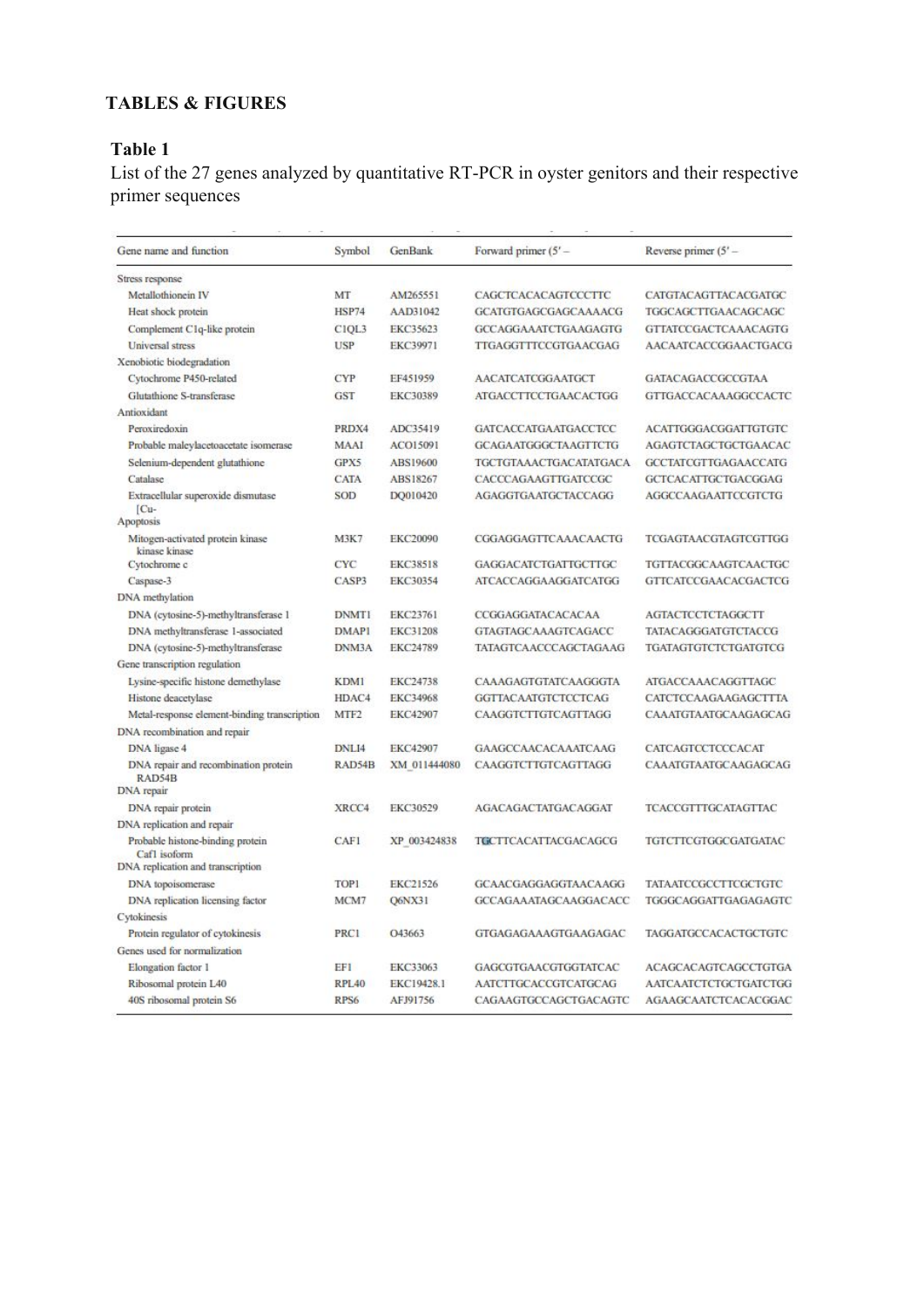

Gametogenesis course in the three experimental groups: sea water control (*SWC*), solvent control (*SC*), and diuron-exposed group (*D*) and for both sexes (M and F). Results were expressed as percentage of oysters at each gametogenesis stage at the beginning of the experiment (T0) and at the end of the breeders conditioning. Stage 0: quiescent phase, stage I: first gonial mitosis, stage II: mitosis and meiosis, stage III: sexual maturity. (*n*=30)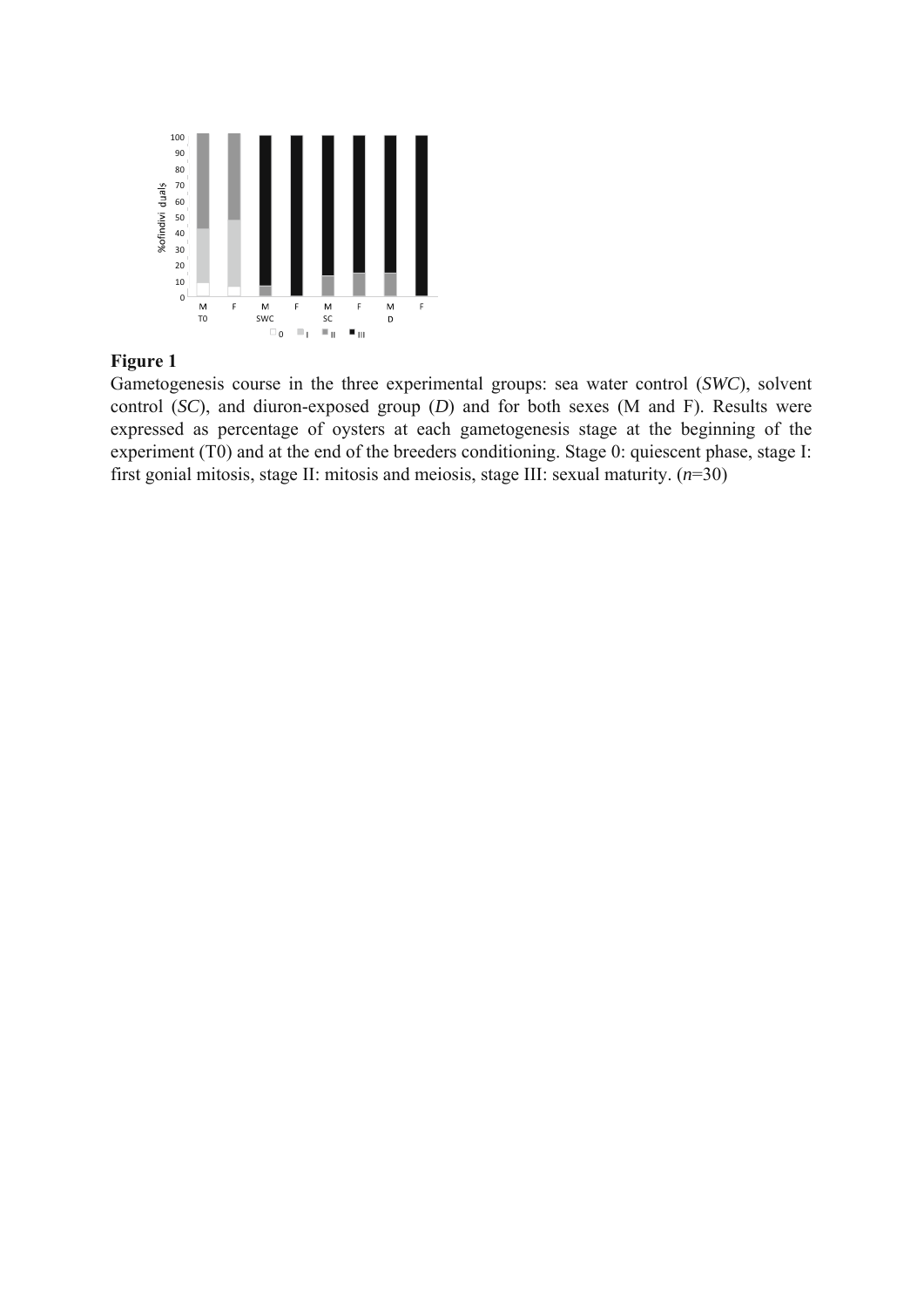

Storage tissue development in the three experimental groups: sea water control (*SWC*), solvent control (*SC*), and diuron-exposed group (*D*). Results were expressed as percentage of oysters at each storage tissue stage at the beginning of the experiment (T0) and at the end of the breeders conditioning. Stage A: phase of restructuring, stage B: maximal storage tissue development, stage C: phase of regression, stage D: declined stage. (*n*=30)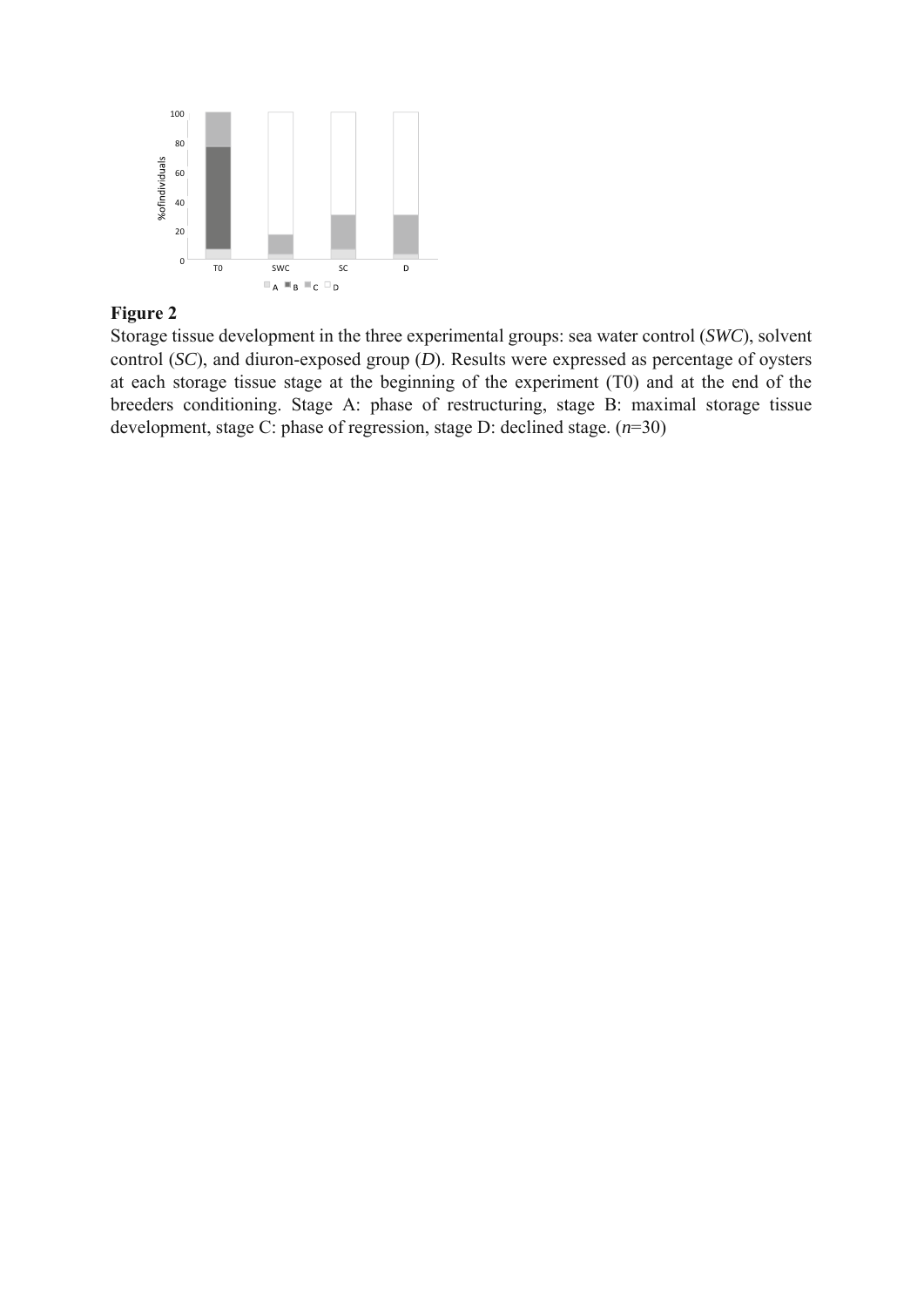

Assessment of oyster reproduction effort using stereological analysis of the relative percentage of gonad in the gonadal tissue area of the three experimental groups: sea water control (*SWC*), solvent control (*SC*), and diuron exposed group (*D*). Results were expressed as percentage of the whole surface animal occupied by gonad.  $(n=15)$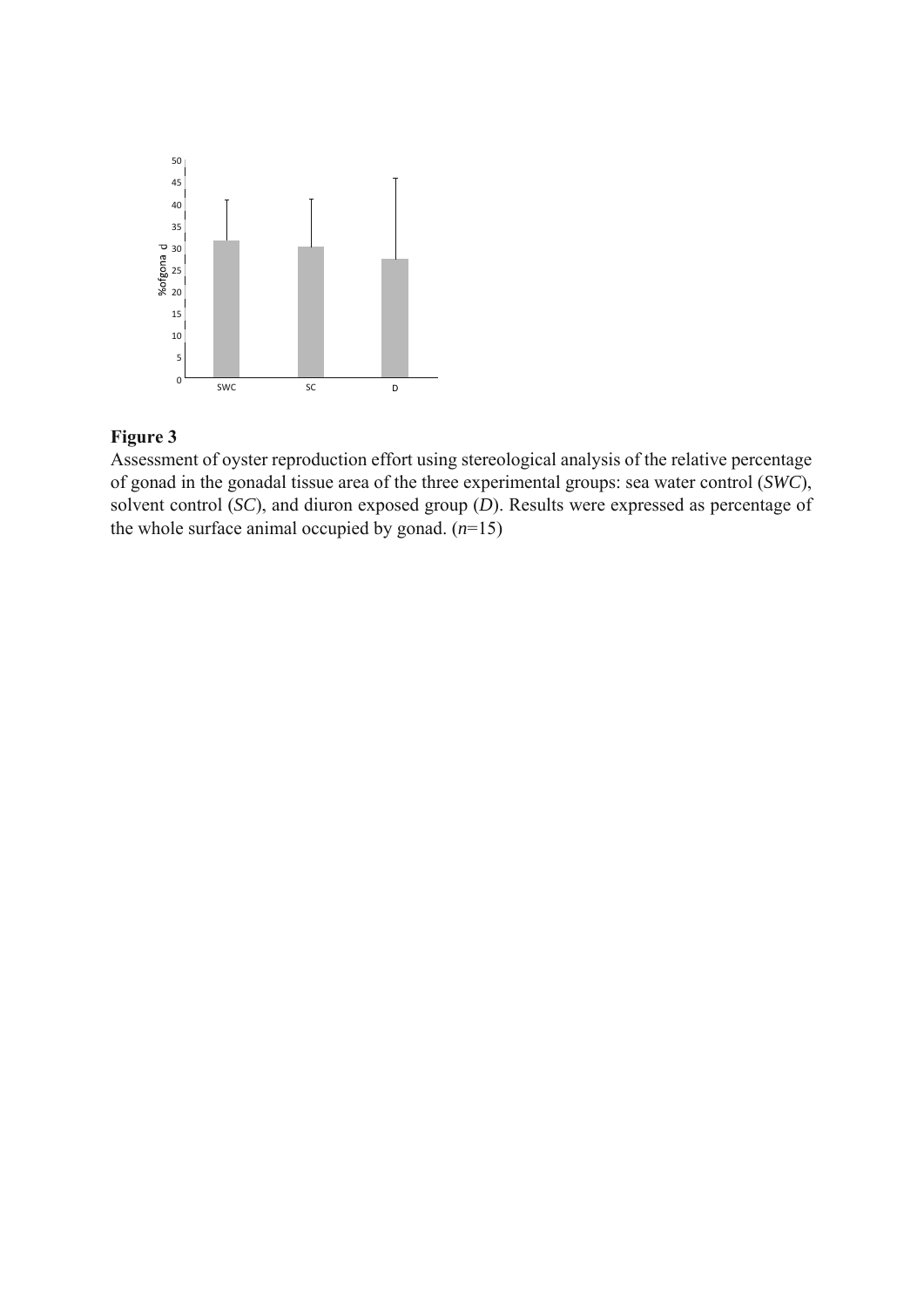

Levels of progesterone, testosterone, and estradiol in gonad tissue of control and diuronexposed oysters at Tfp2 and Tp. Concentrations determined in control oysters at time 0 are indicated in the bottom of the figures. SWC: control; SC: solvent control; D: diuron. Data expressed as mean±SEM (*n*=6–9)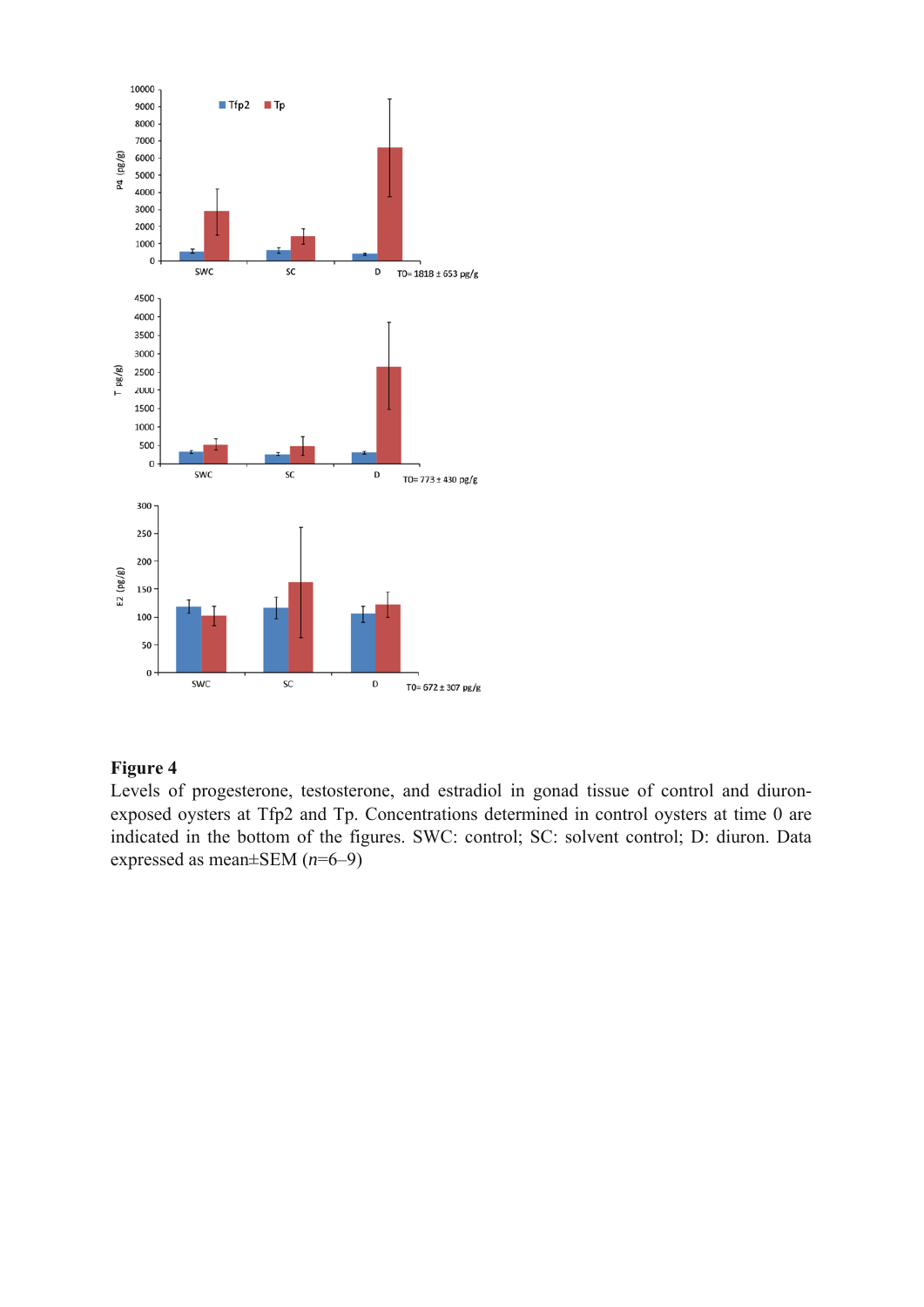

Expression levels of genes relevant to different functional categories in oyster genitors exposed respectively to Diuron (*D*) in comparison with seawater (*SW*) and solvent (*S*) control groups. Selected genes belong to **a** stress response, **b** xenobiotic biodegradation, **c** antioxidant, **d** apoptosis, **e** DNA methylation, **f** gene transcription regulation, **g** DNA recombinaison and DNA repair, **h** DNA replication and repair, and **i** cytokinesis. Relative expression data were normalized with the C<sub>T</sub> geometric mean value of three reference genes (Cg-ef1α, Cg-rpl40, and Cg-rps6) according to the  $2^{-\Delta\Delta CT}$  method. Significant differences in relative gene expressions between oyster groups (D, SW, and S) were determined by Mann-Whitney *U* tests and *p* values are given if significant at the *p*<0.05 threshold